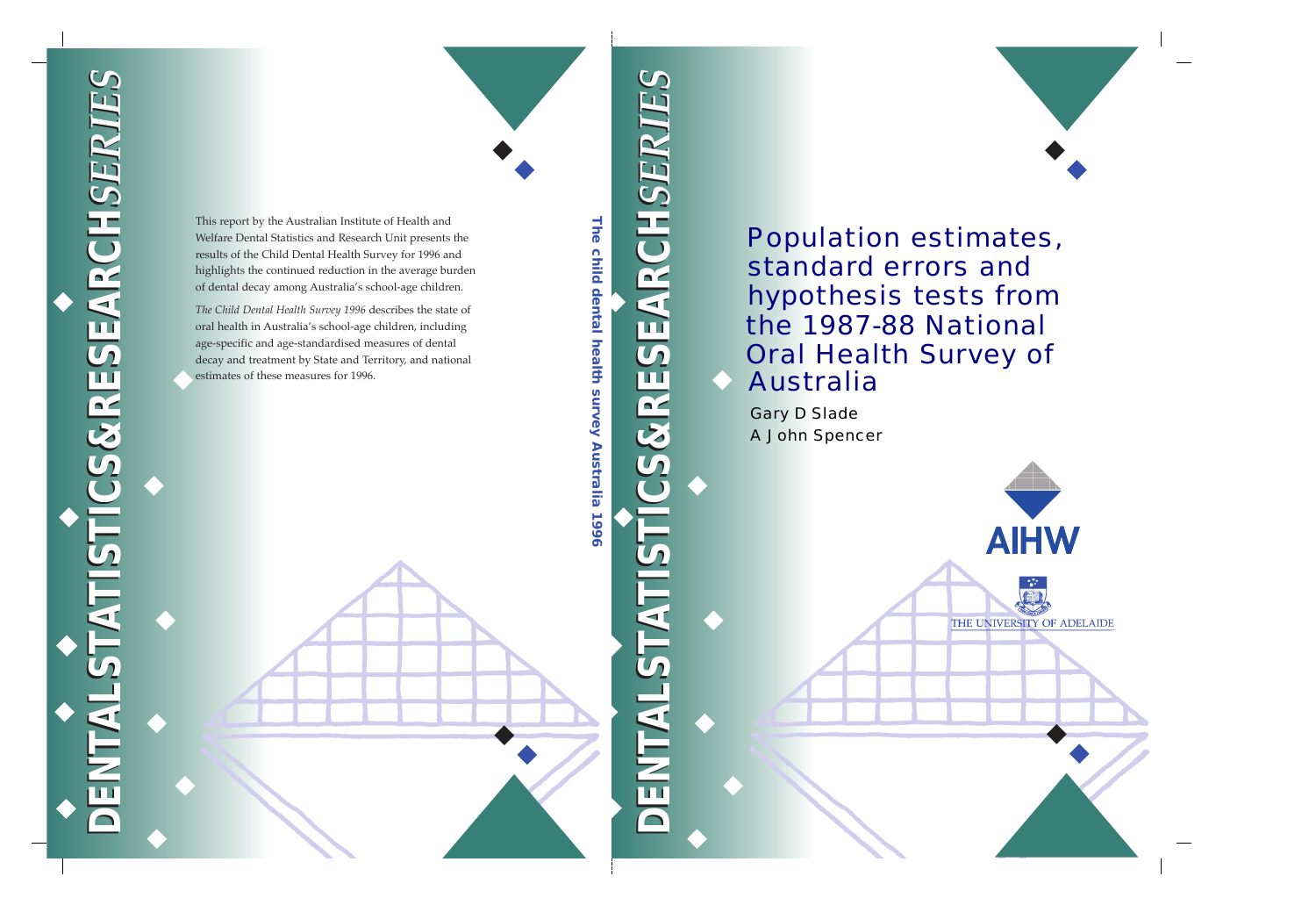The Australian Institute of Health and Welfare (AIHW) is an independent federal statistics and research agency, responsible for developing information on Australia's health, and its health and welfare services. It comprises two major research divisions, five external units, and a supporting Information, Management and Business division.

*Health Division Welfare Division National Perinatal Statistics Unit National Injury Surveillance Unit Dental Statistics and Research Unit National Reference Centre for Classification in Health National Centre for Aboriginal and Torres Strait Islander Statistics Information, Management and Business Division*

The AIHW Dental Statistics and Research Unit (DSRU) is a collaborative unit of the Australian Institute of Health and Welfare established in 1988 at The University of Adelaide. The DSRU aims to improve the oral health of Australians through the collection, analysis and reporting of dental statistics and research on the dental workforce, dental health status, dental practices and use of dental services.

#### **DSRU Staff:**

| Director:                      | Professor John Spencer                       |
|--------------------------------|----------------------------------------------|
| <b>Acting Deputy Director:</b> | Mr Fearnley Szuster                          |
| <b>Research Officers:</b>      | Mr Jason Armfield                            |
|                                | Mr David Brennan                             |
|                                | <b>Mr Knute Carter</b>                       |
|                                | Dr Jane Chalmers                             |
|                                | Mrs Judy Stewart                             |
| <b>Administrative Staff:</b>   | <b>Mrs Lorna Lucas</b>                       |
|                                | Mrs Lyn Tucker                               |
| <b>Research Associate:</b>     | Dr Anna Puzio                                |
| Consultants:                   | Dr Kaye Roberts-Thomson                      |
|                                | Dr Gary Slade (University of North Carolina) |

Any comments or information relevant to the subject matter of this report would be welcome. Correspondence should be directed to:

The Director AIHW Dental Statistics and Research Unit The University of Adelaide AUSTRALIA 5005

Fax:  $+618/(08)83034858$ Tel:  $+618/(08)83034051$ Email: aihw.dsru@dentistry.adelaide.edu.au

**Board Chairperson** Professor Janice Reid

**Director** Dr Richard Madden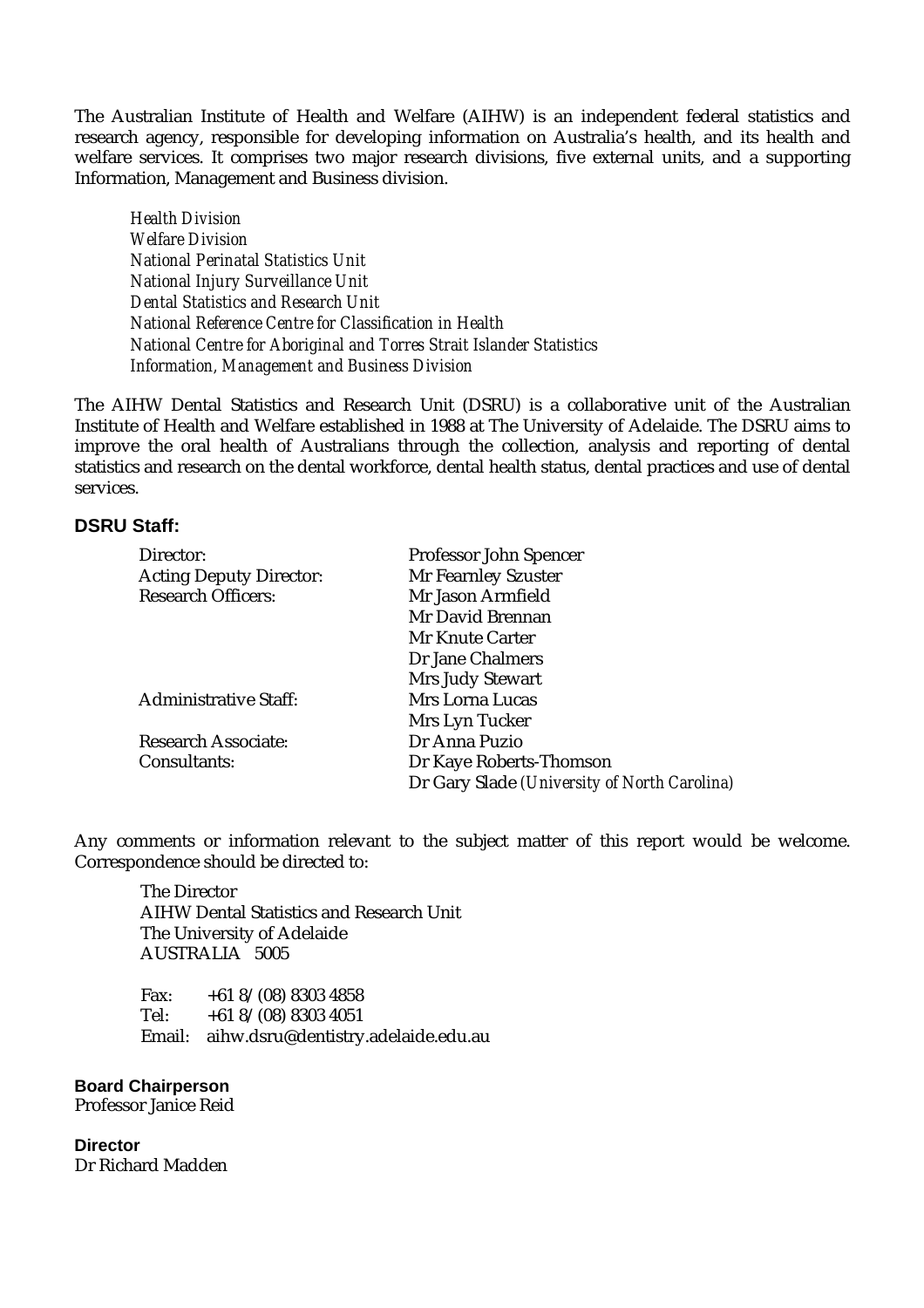## **Population estimates, standard errors and hypothesis tests from the 1987–88 National Oral Health Survey of Australia**

Gary D Slade<sup>1</sup> A John Spencer<sup>2</sup>

 $1$  Department of Dental Ecology, University of North Carolina, Chapel Hill, USA  $^2$ AIHW Dental Statistics and Research Unit, The University of Adelaide, Australia



AUSTRALIAN INSTITUTE OF **HEALTH & WELFARE**



**AIHW Catalogue No. DEN 32**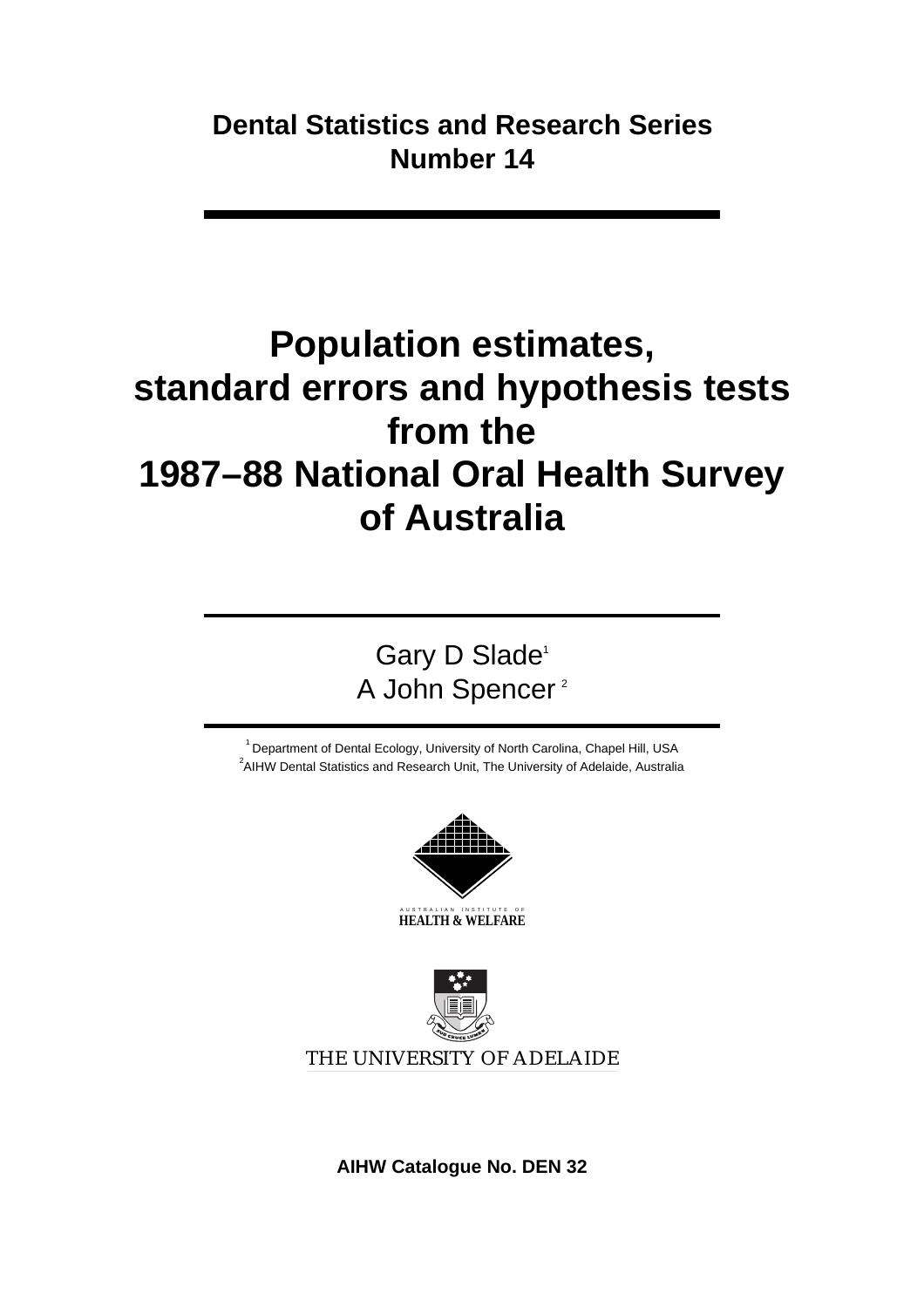#### © Commonwealth of Australia 1998

This work is copyright. Apart from any use as permitted under the *Copyright Act 1968*, no part may be reproduced by any process without written permission from The University of Adelaide. Requests and inquiries concerning reproduction and rights should be directed to the Director, AIHW Dental Statistics and Research Unit, The University of Adelaide, Australia 5005.

This is the fourteenth national publication in the Australian Institute of Health and Welfare's Dental Statistics and Research Unit Series. A complete list of the Institute's publications is available from the Publications Unit, Australian Institute of Health and Welfare, GPO Box 570, Canberra ACT 2601.

### **National Library of Australia Cataloguing-in-Publication entry**

Slade, Gary Douglas.

Population estimates, standard errors and hypothesis tests from the 1987–88 National Oral Health Survey of Australia.

ISBN 0 86396 316 1

1. Dental surveys - Australia. 2. Dental public health - Australia - Statistics. I. Spencer, A. J. (Andrew John) 1950- . II. Australian Institute of Health and Welfare. Dental Statistics and Research Unit. III. Title. (Series: Dental statistics and research; no. 14).

614.59960994

ISSN 1321-0254

#### **Suggested citation**

Slade GD, Spencer AJ (1998). *Population estimates, standard errors and hypothesis tests from the 1987–88 National Oral Health Survey of Australia*. AIHW Dental Statistics and Research Unit Series No. 14, The University of Adelaide, Adelaide.

#### **Acknowledgements**

The data presented in this report were collected under the direction of a National Planning Committee for the 1987–88 National Oral Health Survey of Australia and with the assistance of State and Territory health departments, and State branches of the Australian Dental Association. Descriptive data from NOHSA have been published:

Barnard PD. *National Oral Health Survey of Australia 1987–88*. Canberra: Australian Government Publishing Service, 1998.

The AIHW Dental Statistics and Research Unit is custodian of the unit record file of the data from NOHSA. The secondary analysis reported in this publication was conducted by AIHW DSRU, which operates under an agreement between the Australian Institute of Health and Welfare and The University of Adelaide.

The assistance provided by Mr Knute Carter and Mrs Lorna Lucas in the preparation of this report is acknowledged and appreciated.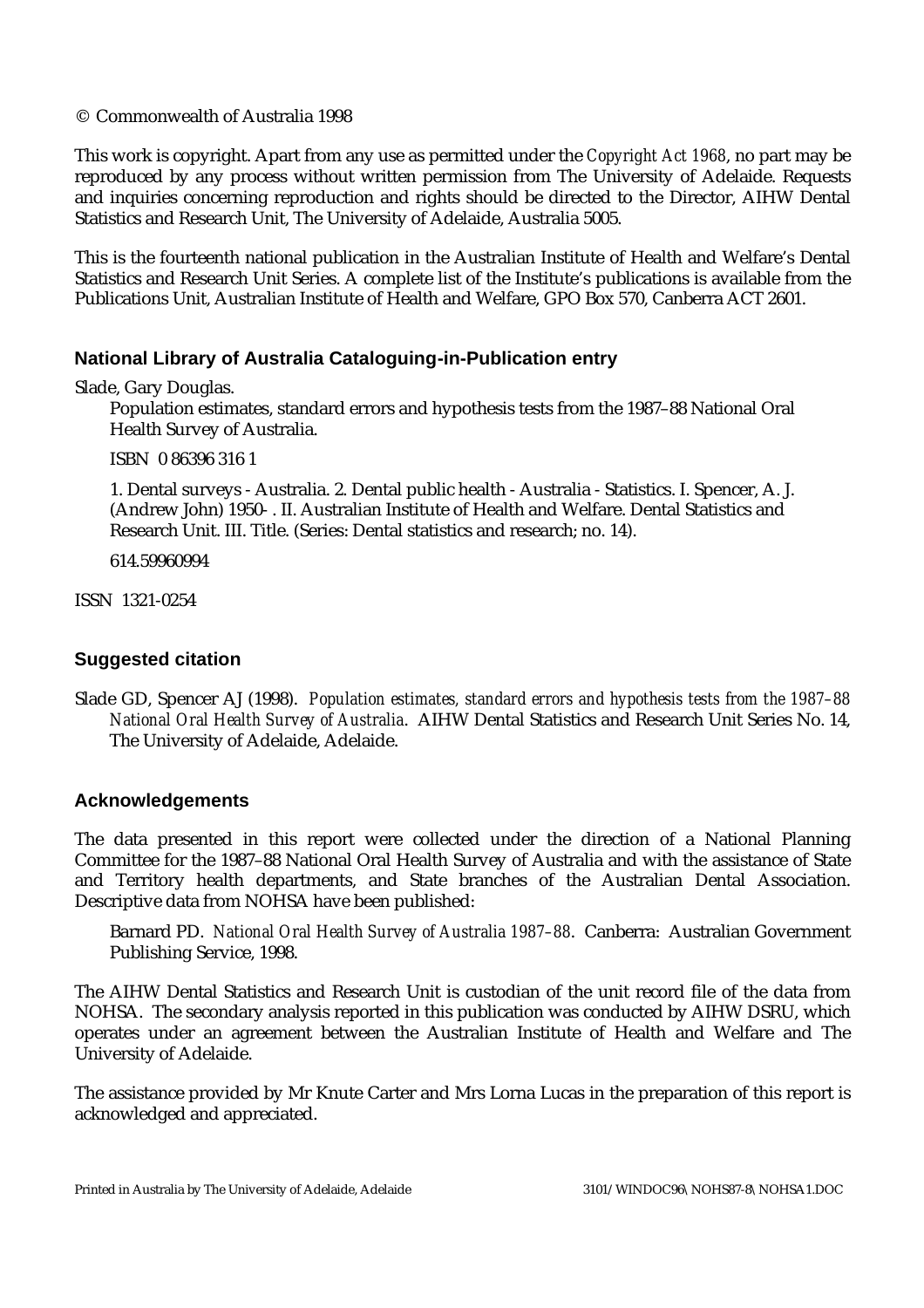## **TABLE OF CONTENTS**

|  | Appendix A Number of census collectors districts (CDs) |
|--|--------------------------------------------------------|
|  |                                                        |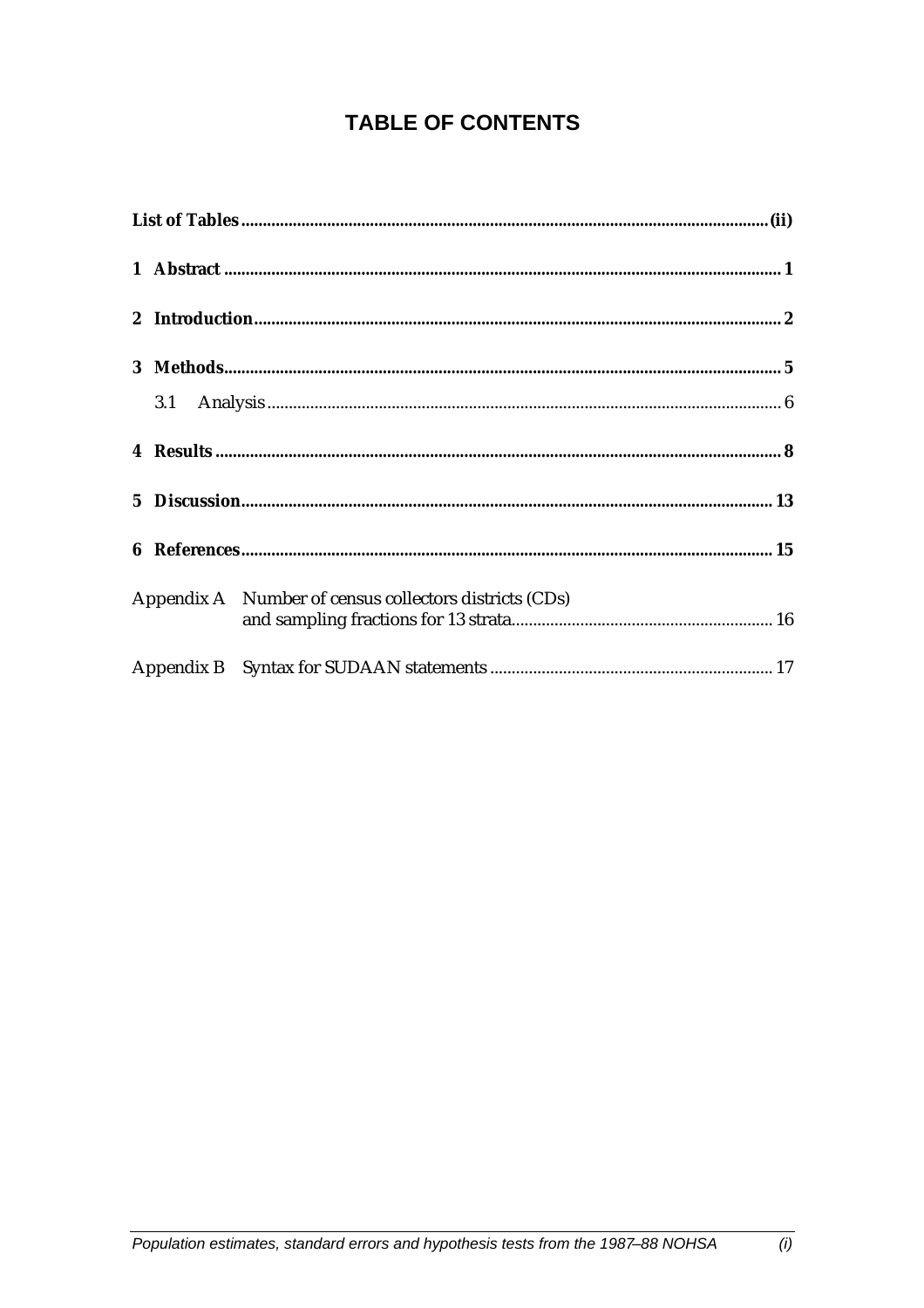## **LIST OF TABLES**

| Table 1: | Caries prevalence (% of children with dmft>0) among 5-6-year-olds  8                                                                |
|----------|-------------------------------------------------------------------------------------------------------------------------------------|
| Table 2: |                                                                                                                                     |
| Table 3: |                                                                                                                                     |
| Table 4: |                                                                                                                                     |
| Table 5: |                                                                                                                                     |
| Table 6: | Prevalence of edentulism among metropolitan and non-metropolitan                                                                    |
| Table 7: | Mean number of missing teeth among dentate metropolitan and<br>non-metropolitan residents, and least squares regression analysis 11 |
| Table 8: | Prevalence of untreated decay among dentate metropolitan and<br>non-metropolitan residents, and logistic regression analysis 12     |
|          | Table A.1: Number of census collectors districts (CDs)                                                                              |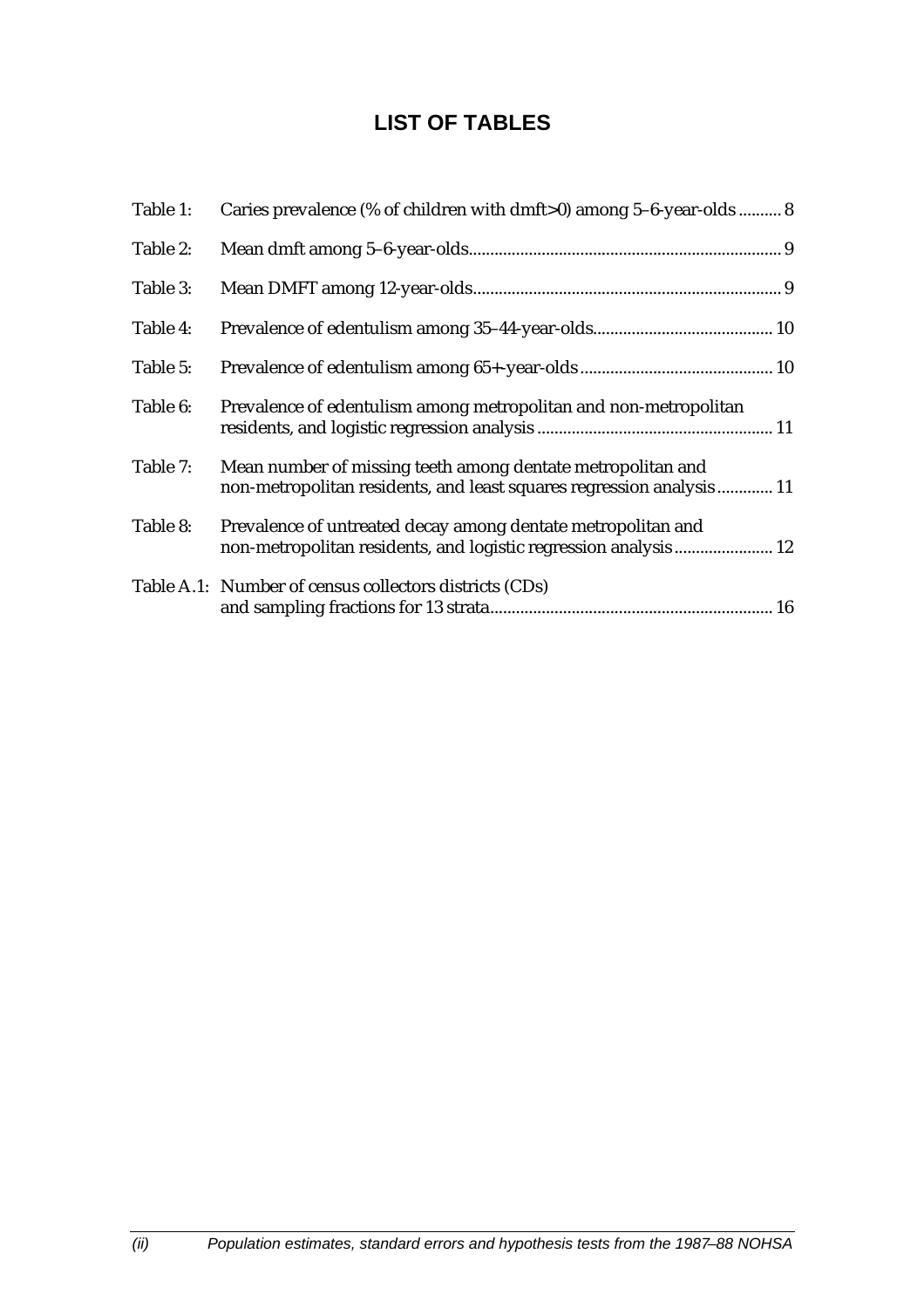## **1 Abstract**

This publication presents a secondary analysis of the 1987–88 National Oral Health Survey of Australia (NOHSA). The analysis aimed to provide population estimates and 95% confidence intervals (95% CIs) for key oral status indicators that relate to Health Targets for the Year 2000, and to statistically evaluate differences in those indicators among States/Territories and between metropolitan and non-metropolitan areas. The NOHSA was a cross-sectional survey in which a random sample of residents aged 5+ years was selected from the six States and the Australian Capital Territory using a multi-stage stratified and clustered sampling design. Oral examinations conducted among 14,430 people provided information about tooth loss and caries experience which was used to compute the prevalence of edentulism and indices for the deciduous dentition (dmft) and the permanent dentition (DMFT). This analysis used SUDAAN software which employed a Taylor series approximation to compute standard errors adjusted for clustering of subjects within the census collector's districts (CDs) that were the primary sampling units in the sampling design. In addition, it was necessary to use the finite population correction factor to allow for large sampling fractions (10 per cent or more) of CDs within four sampling strata. The analysis confirmed the previously reported conclusion that the two health targets for children (35 per cent of 5–6-year-olds with dmft=0 and mean 12-year-old  $DMFT=1.0$ ) and the target for 65+-year-olds (edentulism prevalence=40 per cent) clearly had not been achieved at the national level. However, the national finding for edentulism prevalence (6.2 , 95% CI=5.1–7.3 per cent) encompassed the health target of 7.0 per cent, and therefore it was uncertain whether or not the target had been achieved. State/Territory-specific results led to some anomalous conclusions, particularly for children's health targets. For example, there was uncertainty about whether or not South Australia and Western Australia had achieved the health target for 5– 6-year-olds despite the fact that those States had higher rates of caries than the national figure where it was clear that the health target had not been achieved. This was attributable primarily to wide State/Territory-specific confidence intervals, which in turn was due to modest sample sizes for State/Territory estimates, most notably for the specific age-groups of children. This analysis also revealed poorer oral health status in non-metropolitan areas which had significantly higher rates of edentulism, missing teeth and untreated decay compared with metropolitan areas.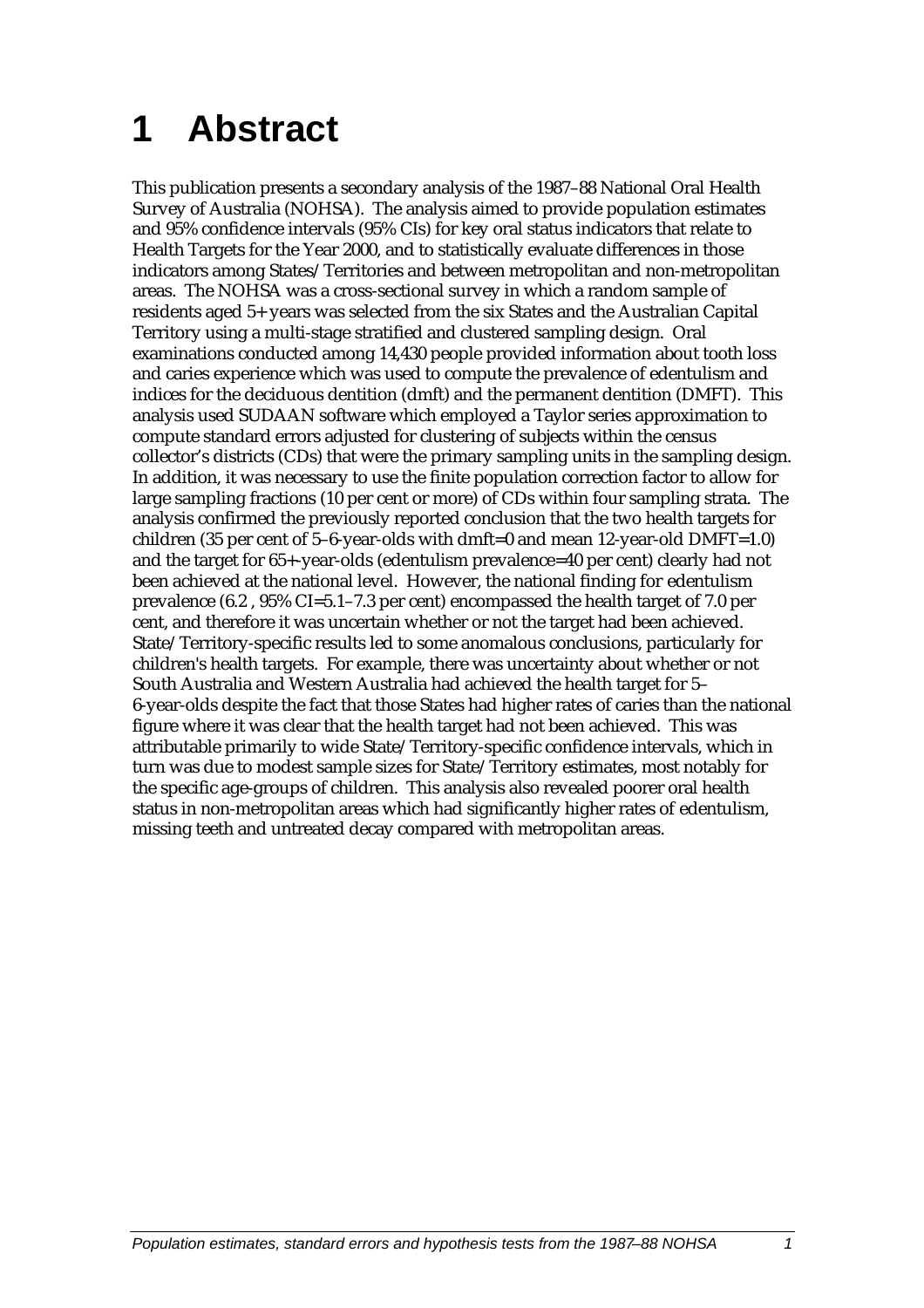# **2 Introduction**

Development of health targets and monitoring of oral health status are two important components of the public health strategy for improving oral health in the Australian population. Targets and monitoring activities provide tangible evidence that oral health is an integral part of Federal and State/Territory health policy. They also motivate governments and the dental profession to organise programs, allocate resources and promote oral health in ways that effectively work towards the achievement of targets. In addition, monitoring activities can reveal subgroups of the Australian population that may be disadvantaged in the achievement of health targets.

In 1988, the Health Targets and Implementation Committee (1988) proposed four targets for the Year 2000 that relate to oral health.

- 1. To reduce the prevalence of dental caries (percentage of children with one or more decayed, missing or filled teeth) to 35 per cent or less for children aged 5–6 years. (In practice, this can be interpreted to mean dental caries of deciduous teeth, since so few children in this age range have caries experience in permanent teeth.)
- 2. To reduce the mean index of decayed, missing or filled permanent teeth (DMFT) to 1.0 or less in children aged 12 years.
- 3. To reduce the proportion of people having no natural teeth to 7 per cent in adults aged 35–44 years.
- 4. To reduce the percentage of people having no natural teeth to 40 per cent or less in adults aged 65 years or more.

Subsequently, a set of five "proposed targets" for the Year 2000 was formulated by Nutbeam *et al.* (1993). The proposed targets also refer to edentulism and DMFT, and in addition they contain goals concerning prevalence of untreated decay and the mean number of missing teeth. The distinguishing feature of the proposed targets of Nutbeam *et al.* (1993) is that they refer to population sub-groups: people in rural communities; Aboriginal and Torres Strait Islanders; and low socioeconomic groups.

Baseline data relating to the oral health targets were generated through the National Oral Health Survey of Australia (NOHSA) in 1987 and 1988. The NOHSA came about through the co-ordinated efforts of Federal and State/Territory Governments together with the Australian Dental Association. The survey selected a national probability sample of 16,897 persons aged 5+ years. Participants completed an interview containing 11 demographic and behavioural questions and 14,430 of them had an oral examination conducted in their home by one of many hundreds of volunteer dentists.

Descriptive statistics from the NOHSA have been published as a single monograph (Barnard, 1993). The findings that relate to the four health targets proposed by the Health Targets and Implementation Committee were:

- 41.5 per cent of 5–6-year-olds had caries experience (dmft>0) [Target=35 per cent or less];
- the mean 12-year-old DMFT was 1.8 [Target=1.0 or less];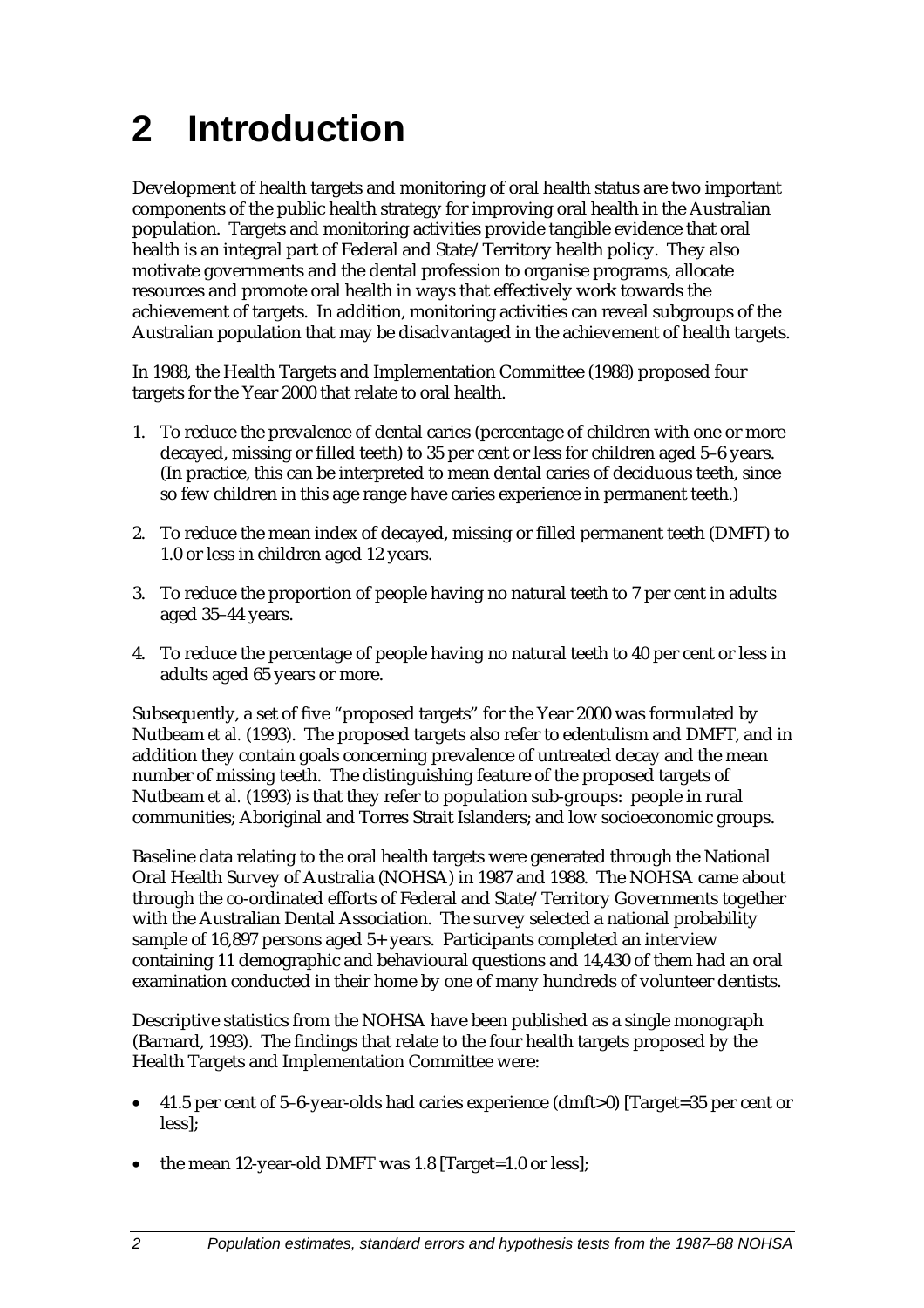- 6.2 per cent of people aged 35–44 years were edentulous [Target=7 per cent or less]; and
- 50.2 per cent of people aged 65+ years were edentulous [Target=40 per cent or less].

The monograph concluded that "...it is likely that all targets will be met prior to the Year 2000 if preventive measures and dental service utilisation continue to improve." (Barnard, 1993).

Additional publications from the NOHSA include abstracts examining use of dental services (Barnard and Sivaneswaran, 1991), dental insurance (Sivaneswaran *et al*, 1994) and relationships between insurance, use of dental services and oral status (Sivaneswaran *et al*, 1995). Socioeconomic variations in oral health status have been analysed indirectly by linking NOHSA data to area-level census-derived socioeconomic indicators (National Health Strategy, 1992). The data have also been used in a report on oral health care for older adults (NHMRC, 1994). Unit record data from the NOHSA are held in archive by the AIHW Dental Statistics and Research Unit.

There are three critical elements that have been omitted from previous reports that limit the conclusions that can be drawn from the NOHSA concerning the proposed oral health targets of the Health Targets and Implementation Committee (1988) or Nutbeam *et al.* (1993).

- 1. The reports did not contain standard errors or confidence intervals for oral health status statistics.
- 2. The monograph (Barnard, 1993) did not report statistics for the group aged 5–6 years – instead data were reported separately for 5-year-olds and 6-year-olds. (The prevalence of 41.5 per cent cited above was obtained from re-analysis of unit-record data.)
- 3. Some State/Territory-specific data relating to the proposed health targets were not reported (5- and 6-year-old prevalence of caries experience, and 12-year-old mean DMFT) and some metropolitan/extra-metropolitan comparisons were not reported.

The omission of appropriate standard errors and confidence intervals is problematic because it is not possible to quantify the margins of error that are inherent in sample surveys, where only a proportion of the population is examined. Consequently, it has not been possible to conclude whether 1987–88 NOHSA estimates differed significantly from the proposed health targets. Furthermore, it would not be possible to determine if the 1987–88 results differed significantly from studies done at other places or times. In this context, a significant difference would be one that is unlikely due to chance. The omission of standard errors also precludes the opportunity to conduct hypothesis tests about differences among States/Territories. Hence, it is not possible to ascertain whether observed differences among States/Territories are statistically significant.

The NOHSA monograph (Barnard, 1993) contains an Appendix tabulating relative standard errors for proportions. However, the calculations assumed simple random sampling and they related to all interviewed subjects. Standard errors for means and proportions that are adjusted for the complex sampling design and that relate to examined persons for the ages involved in specific health targets were not reported.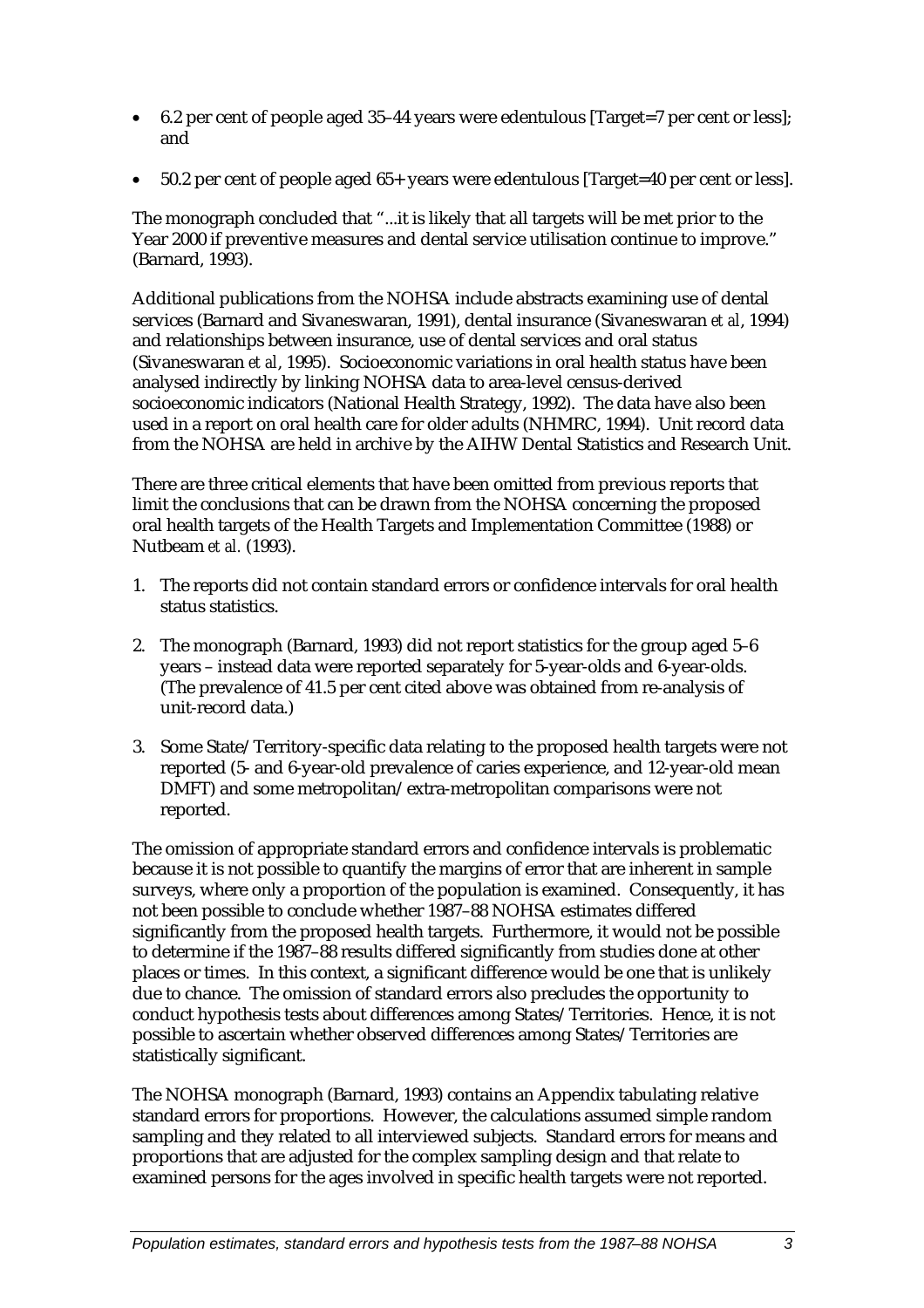The NOHSA sampling design can be regarded as complex, because it entailed a multi-stage, stratified, clustered random sample of Australian residents. "Clusters" were census collector's districts, which are areas of varying geographic size that contain approximately 200 to 250 residential households, while strata were defined by State/Territory and whether subjects lived in the State/Territory capital or in extra-metropolitan localities. Standard errors for this type of sampling design differ in two important ways from simple random samples:

- 1. People in different strata and clusters have different probabilities of selection, and consequently, sampling weights must be used in the computation of standard errors. (Weights were used in the monograph to compute percentages and means, but not to compute relative standard errors.)
- 2. The extent of variation among people within clusters is expected to be different from the variation among people from different clusters, and consequently it is necessary to adjust standard errors for intra-cluster correlation.

While the statistical theory for calculating standard errors in complex sampling designs has been established for some time (Cochran, 1977), it has been only recently that software for efficient computation has become available (Shah, 1989). As the Year 2000 approaches, and as plans for a second National Adult Dental Survey 1999 are being formulated, it is appropriate to re-evaluate oral health targets from the baseline 1987–88 NOHSA study to include standard errors, 95% confidence intervals (95% CIs) and formal hypothesis tests. Hence, the aim of this publication was to present 1987–88 population estimates, standard errors and 95% CIs for key oral status indicators that relate to National Health Targets. In addition, the paper aimed to statistically evaluate differences in those indicators among States/Territories and between metropolitan and non-metropolitan areas.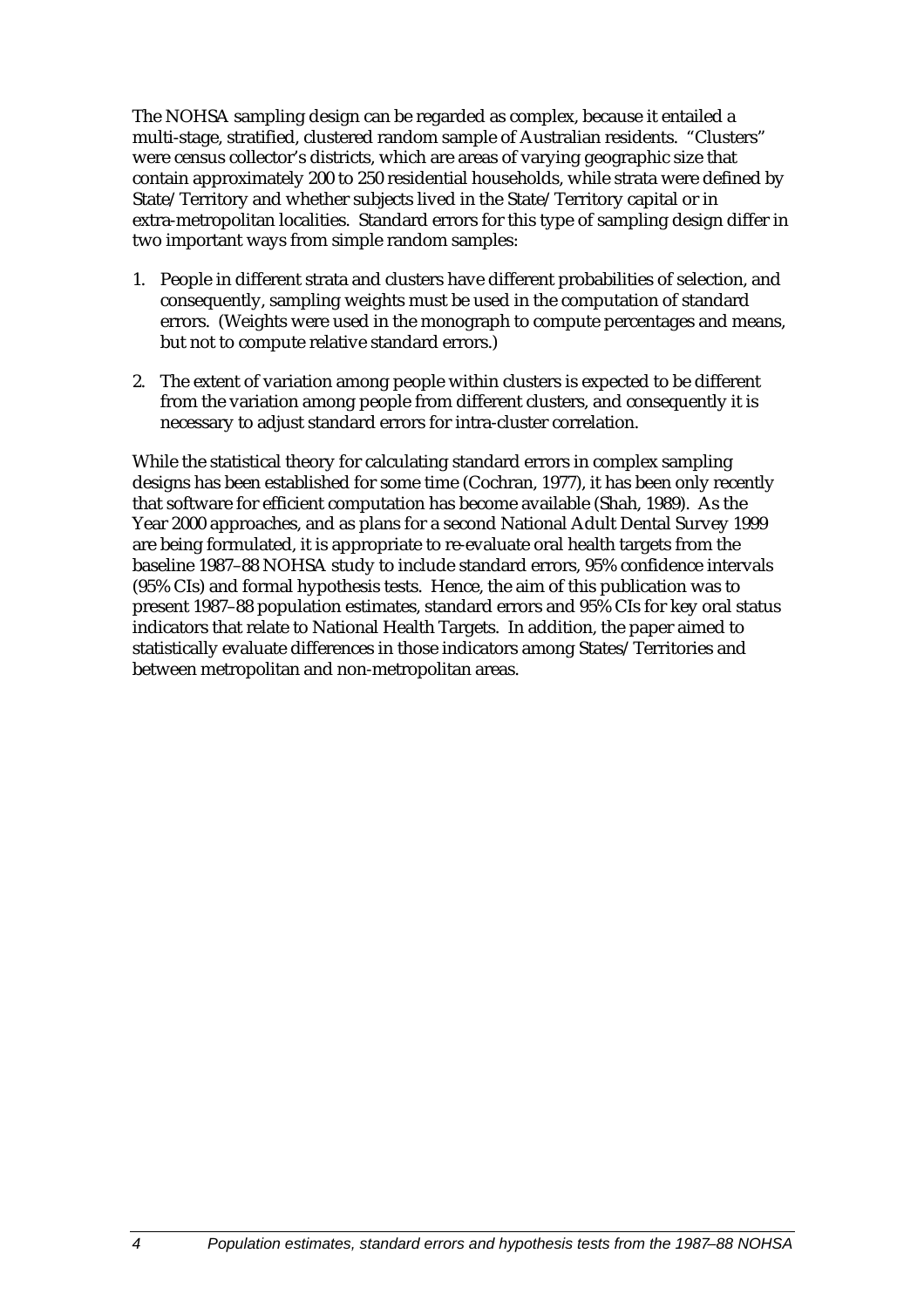## **3 Methods**

This paper reports findings from a secondary analysis of data from the 1987–88 NOHSA. The methods of data collection have been described previously (Barnard, 1993) and are briefly summarised here. The sample was a multi-stage, stratified, clustered random sample of Australian residents aged 5+ years selected from the six States and the Australian Capital Territory. There were four stages in the sampling design:

- 1. Thirteen strata were defined. Twelve of the strata were obtained by dividing each of the six States into a metropolitan area (corresponding to the capital city) and an extra-metropolitan area, while the thirteenth stratum was the Australian Capital Territory (an entirely metropolitan stratum). In four of the States, the extra-metropolitan stratum consisted of all communities with populations of 3,000 or more people. However in Western Australia, the extra-metropolitan stratum consisted of all communities outside Perth, while in Tasmania, Launceston was the single community comprising the extra-metropolitan stratum.
- 2. A random sample of CDs was selected from each stratum. According to the original description of the selection process the Australian Bureau of Statistics "selected CDs to ensure a balance of socioeconomic levels", although the method is not explained in additional detail.
- 3. Within each CD, a random sample of eight households was selected by consulting a map of each CD, selecting a starting grid-point at random and then systematically selecting subsequent households along a pre-determined route using a pre-determined skip interval.
- 4. Finally, all persons within the household were invited to take part in the interview and examination.

The sampling design, sample selection and fieldwork were conducted by the Australian Bureau of Statistics. Participants in the study underwent an interview, consisting of three demographic questions and eight behavioural questions, and they were invited to take part in an examination. Examinations were conducted by volunteer dentists who were instructed in the survey protocol during a period of one or two nights. The examination was based on the World Health Organization's protocol (WHO, 1987) and included information about: edentulism (loss of all natural teeth); tooth loss and caries experience of deciduous and permanent teeth; and treatment needs for caries and periodontal disease. Approximately 840 volunteer dentists were recruited by State/Territory health agencies to conduct examinations. There were no rigorous clinical training exercises conducted prior to examinations, and there were no replicate examinations to assess inter-examiner reliability.

As previously reported, interviews were conducted with 16,897 people and 14,430 of them (85.4 per cent) had an oral examination (Barnard, 1993). Interview and examination data were keypunched and validated, estimated resident population (ERP) statistics were included for each subject, and the data were written to ASCII files contained on two diskettes that are retained by the AIHW Dental Statistics and Research Unit. The ERP, which was taken from the 1986 Population Census, was the estimated number of people in the Australian population corresponding to each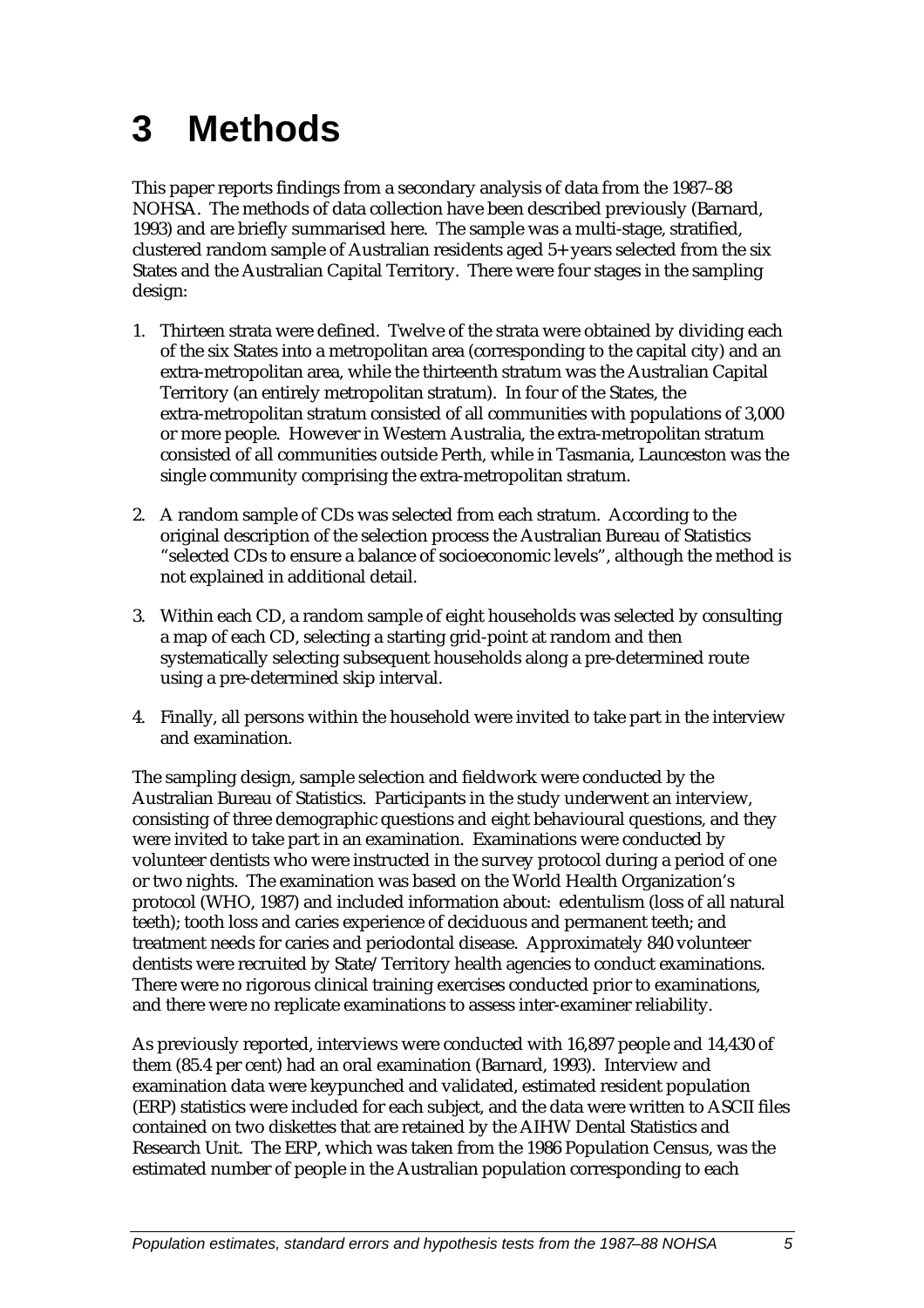sampled person's State, metropolitan locality (categorised into two strata, metropolitan and extra-metropolitan), age (categorised into 14 five-year age strata in the range 5–74 years, and a fifteenth stratum of people aged 75+ years) and sex (two strata).

## **3.1 Analysis**

The unit record data were read using the SAS statistical package, which was used to compute oral health status variables and population weights, and to sort and store the dataset for subsequent statistical analysis. When computing the number of missing teeth, the WHO protocol was used: for people aged 30 years or less, only those teeth that were recorded as missing due to caries contributed to the total count of missing teeth while for people aged over 30 years, all teeth recorded as missing contributed to the total count of missing teeth. The DMFT index used information from all 32 permanent teeth. Population weights were computed for each subject by dividing the estimated resident population (supplied on the unit record dataset) by the post-stratum sample size (PSS) for the corresponding stratum defined by metropolitan/extra-metropolitan residence, age and sex. The PSS variable was computed in SAS by counting the number of persons within each of those strata.

Statistical analysis was conducted using SUDAAN software (Shah *et al*, 1995), which required prior specification and quantification of the sampling design. As described above, there were four stages in the sampling design: stratification of States; selection of primary sampling units (CDs); selection of secondary sampling units (households); and finally, selection of persons. Under the assumptions of the Taylor series approximation (Woodruff, 1971) used in SUDAAN, it is sufficient to consider intra-cluster variation only within primary sampling units. In the NOHSA, CDs were the primary sampling units. In order to specify the design, it was also necessary to calculate sampling fractions of CDs within the 13 strata. While the ASCII data set could be used to compute the number of CDs sampled for each stratum, the data set did not contain the total number of CDs for each stratum's population. Consequently, those data were obtained from the Australian Bureau of Statistics (ABS, 1986). For metropolitan strata, the "Major Urban" section of State was used to provide a count of CDs in the capital city. In four States, the "Other Urban" section of State was used to provide the count of CDs, while for Western Australia all "Other Urban", "Localities" and "Rural Balance" CDs were used, and for Tasmania all Launceston CDs were used. These data are presented in Appendix A.

CD sampling fractions were inspected for each stratum, revealing four strata where more than 10 per cent of CDs were selected (non-metro South Australia, metro Tasmania, non-metro Tasmania and the Australian Capital Territory) – see Appendix A. Consequently, it was necessary to invoke the finite population correction factor for the entire sample. In SUDAAN, this is achieved by specifying a "without replacement" design for the selection of primary sampling units, and the program then requires additional input of the numerators and denominators that produce the sampling fractions. However, the sampling fraction of households within CDs was assumed to be small, since only 8–12 households per CD were selected. Hence, the finite population correction factor was not invoked for the second stage. The sampling design statements for the SUDAAN procedure are reproduced in Appendix B.

Point estimates for proportions and means, along with their corresponding standard errors (se), were generated for oral health status indicators that related to health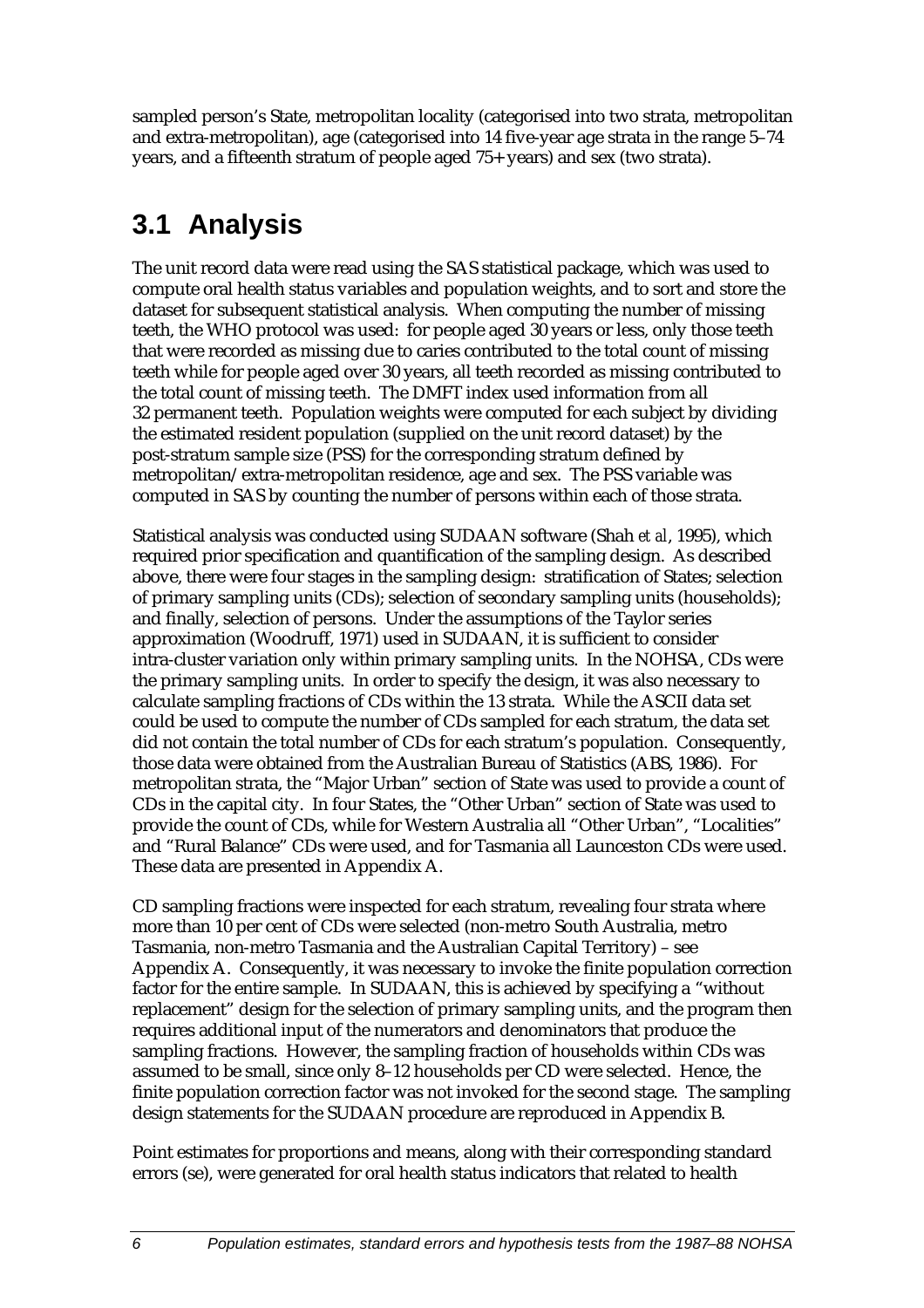targets. Ninety-five per cent confidence intervals were obtained using the formula:  $y \pm t_{n-1}$  ⋅ se, where y=the point estimate,  $t_{n-1}$  corresponds to the 95th percentile of the t-distribution with n-1 degrees of freedom, and n=number of subjects for the point estimate. Hypothesis tests were conducted to evaluate State/Territory differences and metropolitan/non-metropolitan differences using the Chi-square statistic (for bivariate differences in proportions), logistic regression (for multivariate differences in proportions) and analysis of variance (for bivariate and multivariate differences in means).

When drawing conclusions about the attainment of specific health target (x), lower and upper confidence intervals ( $\bm{{\mathsf{y}}}_{{\scriptscriptstyle \sf F}}$   $\bm{{\mathsf{y}}}_{{\scriptscriptstyle \sf u}}$  respectively) for a point estimate (y) were interpreted as follows:

- 1. if  $y_i > x$  then it was clear (with 95% certainty) that the health target had <u>not</u> been achieved;
- 2. if  $y_{\text{u}}$  < x then it was clear (with 95% certainty) that the health target had been achieved;
- 3.  $\,$  however, if  $y_{\text{\tiny{l}}}$  <x <  $y_{\text{\tiny{u}}}$  then it was inconclusive as to whether the target had or had not been achieved.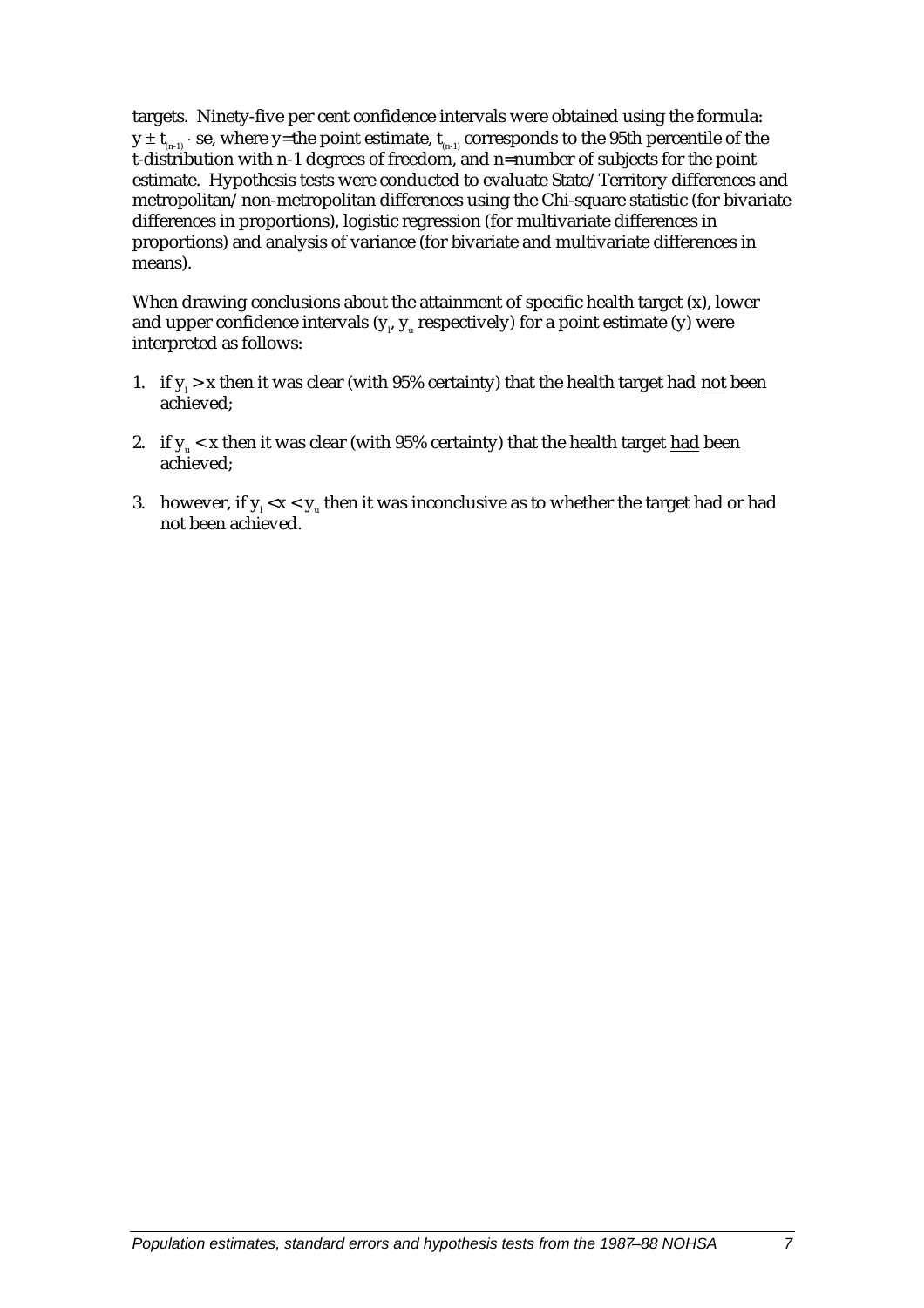## **4 Results**

Data processing identified 10 examined subjects, ranging in age from 58 to 84, for whom all 32 permanent teeth were recorded as missing, although they were recorded as dentate. Consequently, those subjects were recoded as edentulous persons. Data processing also identified one male in the Australian Capital Territory who was the sole person sampled from his census collectors' district. This subject, who was interviewed but not examined, was eliminated from the analysis because he did not meet the sampling criteria (since at least eight households in each CD should have been identified) and because his presence in the dataset meant that variance calculations for the entire sample could not be performed. (For the Taylor series approximation, it is necessary to calculate for all CDs the amount of within-CD variance, and within-CD variance cannot be calculated when there is only one observation.) Consequently, the total number of interviewed people was reduced to 16,896. However the sample of 14,430 examined people was identical to that reported in the NOHSA manuscript.

Table 1 presents prevalence of caries experience in deciduous teeth (percentage of children with dmft=1+) for children aged 5–6 years. The national figure of 41.5 per cent exceeded the Year 2000 target of 35 per cent and the lower limit of the 95% CI (36.6–46.4) indicated with 95% certainty that the target had not been achieved. However, among individual jurisdictions, Queensland was the only State which had a prevalence rate that clearly did not achieve the target, as demonstrated by its 95% CI of 39.3–58.2. In four other States and the Australian Capital Territory, 95% CIs encompassed the target prevalence of 35 per cent, and therefore it was inconclusive as to whether or not the target had been achieved. This was despite the finding that the point estimates in two of those States (South Australia=43.6 and Western Australia=43.8 per cent) exceeded the national point estimate. Tasmania was the one State in which the 95% CI of 7.3–32.4 clearly excluded the target, and hence it was possible to conclude that the target had been achieved in that State. To a large extent, the inconclusive findings for the majority of States in Table 1 reflect the width of confidence intervals which were 17 percentage points or more for individual jurisdictions. In other words, there was substantial variation within the State/Territory prevalence estimates. For example, State/Territory-specific standard errors were at least twice as large as the national standard error. Another consequence of this variation was the finding that, despite a more than two-fold difference in prevalence among States (Tasmania=19.9 per cent, Queensland=48.8 per cent), the overall differences were not statistically significant (P=0.09).

| <b>State/Territory</b>              | No. of persons | % with dmft $>0^*$ | se  | 95% CI        |
|-------------------------------------|----------------|--------------------|-----|---------------|
| New South Wales                     | 101            | 39.3               | 5.2 | $29.0 - 49.5$ |
| Victoria                            | 146            | 40.8               | 4.5 | $31.9 - 49.6$ |
| Queensland                          | 116            | 48.8               | 4.8 | $39.2 - 58.3$ |
| South Australia                     | 61             | 43.6               | 6.8 | $30.0 - 57.1$ |
| Western Australia                   | 72             | 43.8               | 7.7 | $28.5 - 59.1$ |
| Tasmania                            | 58             | 19.9               | 6.3 | $7.3 - 32.4$  |
| <b>Australian Capital Territory</b> | 79             | 35.5               | 5.9 | $23.8 - 47.1$ |
| ΑIΙ                                 | 633            | 41.5               | 2.5 | $36.6 - 46.4$ |

| Table 1: Caries prevalence (% of children with dmft>0) among 5-6-year-olds |
|----------------------------------------------------------------------------|
|----------------------------------------------------------------------------|

Chi-square=11.1 (6df), P=0.09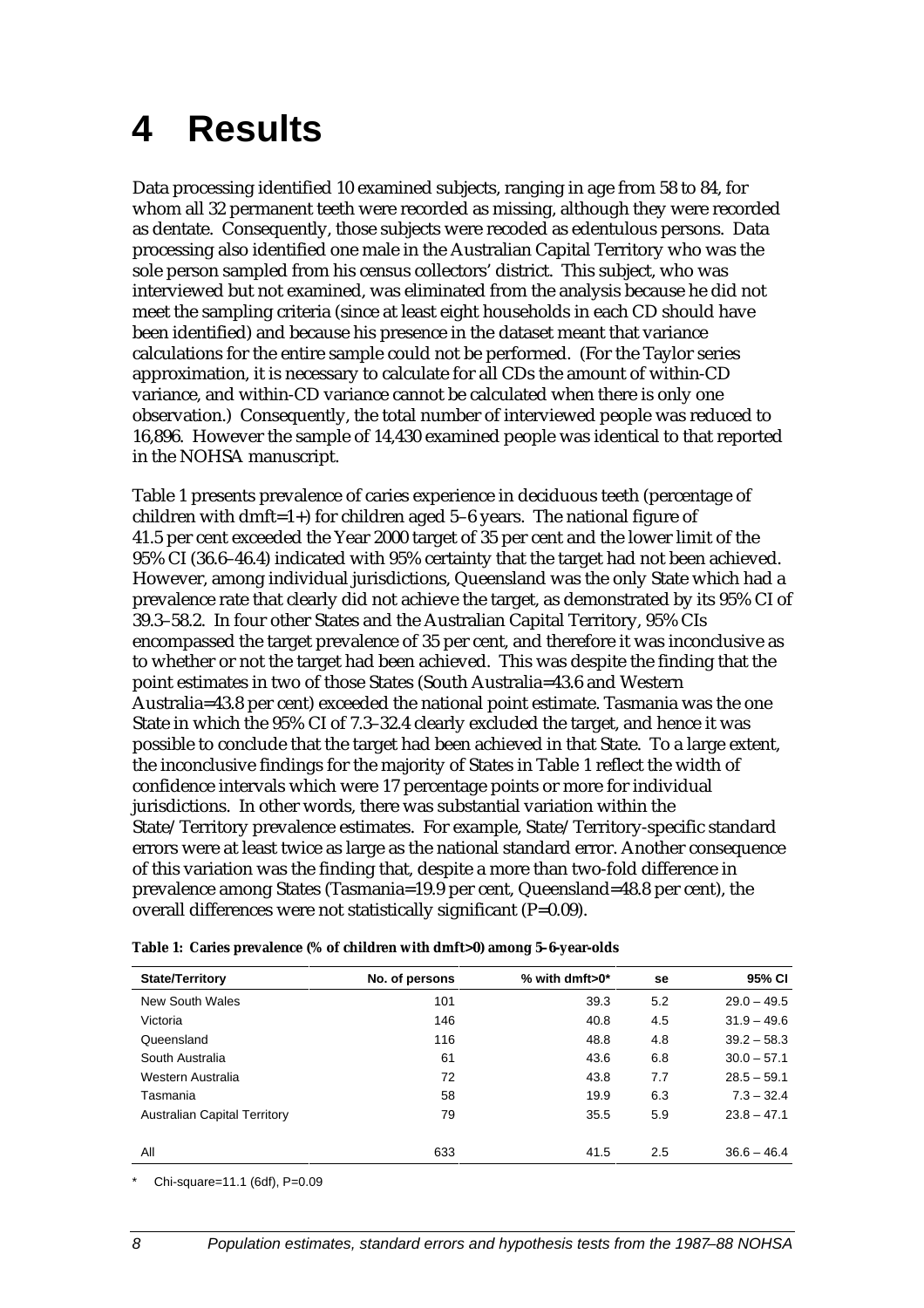When caries experience of deciduous teeth was expressed as mean dmft (Table 2), there was some similarity in the ranking of States/Territories, with Queensland recording the highest mean (2.04, 95% CI=1.49–2.59) and Tasmania the lowest (0.45, 95% CI=0.14–0.75). For this measure of caries experience, differences among States/Territories were statistically significant (P<0.01). There is no target for the Year 2000 relating to mean dmft.

| <b>State/Territory</b>              | No. of persons | Mean* | se   | 95% CI        |
|-------------------------------------|----------------|-------|------|---------------|
| New South Wales                     | 101            | 1.35  | 0.28 | $0.80 - 1.90$ |
| Victoria                            | 146            | 1.70  | 0.26 | $1.19 - 2.22$ |
| Queensland                          | 116            | 2.04  | 0.28 | $1.49 - 2.59$ |
| South Australia                     | 61             | 1.61  | 0.39 | $0.84 - 2.38$ |
| Western Australia                   | 72             | 1.27  | 0.23 | $0.82 - 1.72$ |
| Tasmania                            | 58             | 0.45  | 0.15 | $0.14 - 0.75$ |
| <b>Australian Capital Territory</b> | 79             | 0.86  | 0.18 | $0.49 - 1.23$ |
| All                                 | 633            | 1.55  | 0.14 | $1.29 - 1.82$ |

#### **Table 2: Mean dmft among 5–6-year-olds**

\* ANOVA F=6.50 (6df), P<0.01

Caries experience in the permanent dentition among 12-year-olds is presented in Table 3, indicating that the target of 1.0 for the Year 2000 had not been achieved at the national level (mean=1.79,  $95\%$  CI=1.50–2.08). As was the case for Tables 1 and 2, State/Territory means for the permanent dentition revealed the highest level of caries experience in Queensland (mean=2.55, 95% CI=1.95–3.16) and the lowest in Tasmania (mean=1.02, 95% CI=0.27–1.76). However, estimates for New South Wales, Western Australia, Tasmania and the Australian Capital Territory had 95% CIs that encompassed the target of 1.0, and hence it was inconclusive as to whether or not those four jurisdictions had reached the Year 2000 target. As noted with respect to Table 1, this conclusion can be attributed primarily to the width of 95% CIs which were 1.04 or greater for each State/Territory.

|                                     |                | <b>DMFT</b> |      |               |
|-------------------------------------|----------------|-------------|------|---------------|
| <b>State/Territory</b>              | No. of persons | Mean*       | se   | 95% CI        |
| New South Wales                     | 41             | 1.43        | 0.29 | $0.84 - 2.03$ |
| Victoria                            | 57             | 1.78        | 0.29 | $1.20 - 2.36$ |
| Queensland                          | 65             | 2.55        | 0.30 | $1.95 - 3.16$ |
| South Australia                     | 31             | 1.72        | 0.27 | $1.17 - 2.27$ |
| Western Australia                   | 33             | 1.53        | 0.31 | $0.91 - 2.15$ |
| Tasmania                            | 21             | 1.02        | 0.36 | $0.27 - 1.76$ |
| <b>Australian Capital Territory</b> | 37             | 1.41        | 0.26 | $0.89 - 1.93$ |
| All                                 | 285            | 1.79        | 0.15 | $1.50 - 2.08$ |

#### **Table 3: Mean DMFT among 12-year-olds**

 $ANOVA F=2.3$  (6df),  $P=0.04$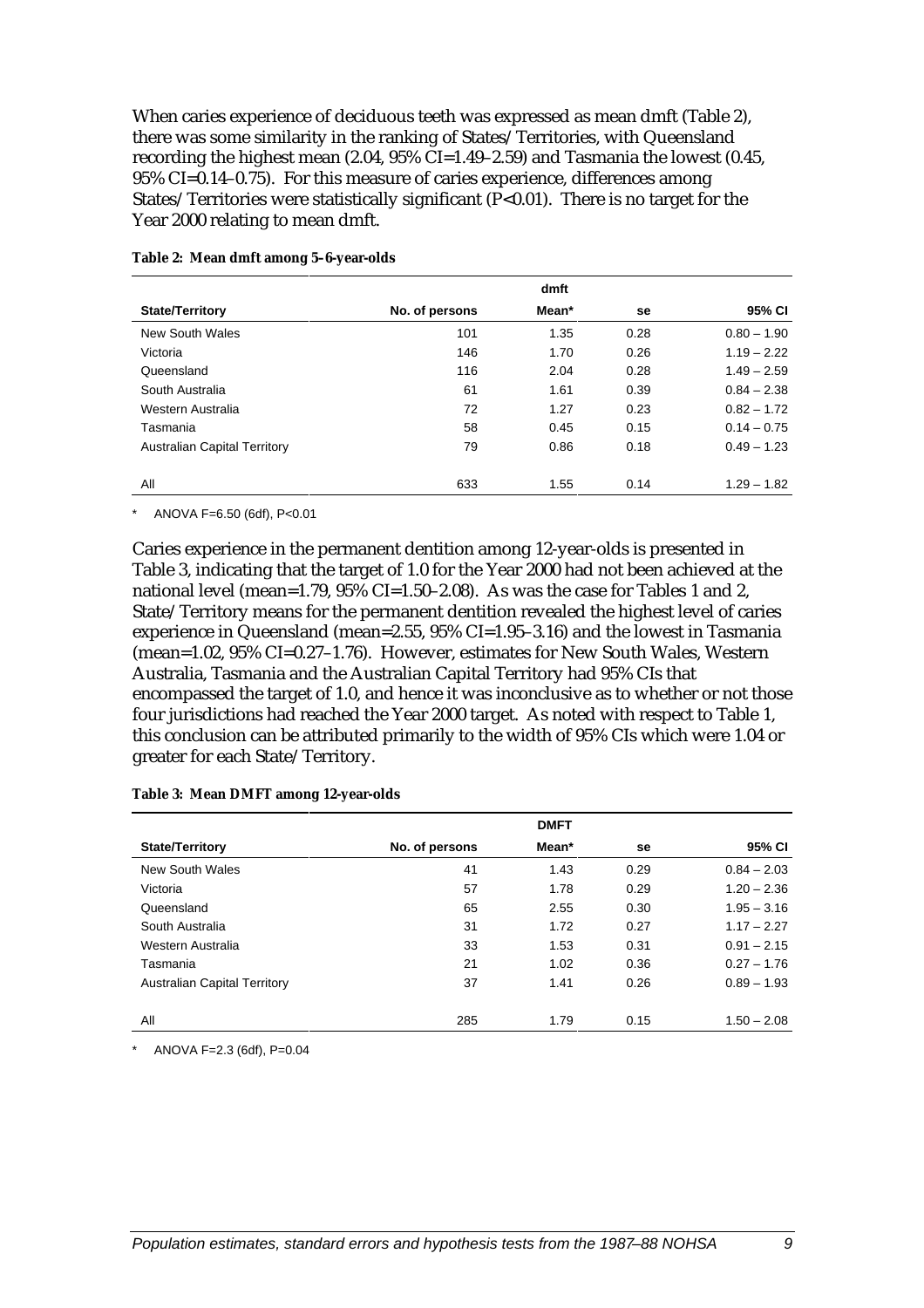The point estimate of 6.2 per cent for edentulism prevalence among 35–44-year-olds was less than the national target of 7.0, although the confidence interval of 5.1–7.3 included the target (Table 4). Consequently, it was uncertain whether or not the target had been achieved at the national level. In New South Wales, Western Australia and the Australian Capital Territory, the target clearly had been achieved, while for the remaining States, 95% CIs encompassed the target. There was a conspicuous range in prevalence of edentulism (Australian Capital Territory=2.0 per cent, 95% CI=0.5–3.6; Tasmania=9.9 per cent, 95% CI=4.1–15.7), and the State/Territory differences were statistically significant  $(P<0.01)$ .

| <b>State/Territory</b>              | No. of persons | % edentulous* | se  | 95% CI       |
|-------------------------------------|----------------|---------------|-----|--------------|
| New South Wales                     | 344            | 3.1           | 0.9 | $1.3 - 4.9$  |
| Victoria                            | 427            | 9.3           | 1.4 | $6.7 - 12.0$ |
| Queensland                          | 460            | 8.4           | 1.3 | $5.9 - 10.9$ |
| South Australia                     | 265            | 7.3           | 1.5 | $4.3 - 10.2$ |
| Western Australia                   | 337            | 2.8           | 0.8 | $1.3 - 4.4$  |
| Tasmania                            | 188            | 9.9           | 2.9 | $4.1 - 15.7$ |
| <b>Australian Capital Territory</b> | 291            | 2.0           | 0.8 | $0.5 - 3.6$  |
|                                     |                |               |     |              |
| All                                 | 2312           | 6.2           | 0.6 | $5.1 - 7.3$  |

**Table 4: Prevalence of edentulism among 35–44-year-olds**

Chi-square=43.8 (6df), P<0.01

The Australian Capital Territory also had the lowest prevalence of edentulism among people aged 65+ (31.1 per cent – Table 5), although it was uncertain whether it had achieved the target of 40 per cent (95% CI=19.0–43.2). New South Wales (46.0 per cent edentulous, 95% CI=39.5–52.4) was the only other jurisdiction where there was uncertainty about the achievement of the health target. However, for all other States and at the national level, point estimates exceeded 50 per cent, and the lower limits of confidence intervals excluded the target, and so it was possible to conclude that the target clearly had not been achieved.

|  |  |  | Table 5: Prevalence of edentulism among 65+-year-olds |
|--|--|--|-------------------------------------------------------|
|--|--|--|-------------------------------------------------------|

| <b>State/Territory</b>              | No. of persons | % edentulous* | se  | 95% CI        |
|-------------------------------------|----------------|---------------|-----|---------------|
| New South Wales                     | 247            | 46.0          | 3.3 | $39.5 - 52.4$ |
| Victoria                            | 239            | 50.4          | 4.0 | $42.4 - 58.3$ |
| Queensland                          | 383            | 52.8          | 2.7 | $47.4 - 58.2$ |
| South Australia                     | 270            | 59.3          | 3.3 | $52.9 - 65.7$ |
| Western Australia                   | 205            | 54.6          | 3.9 | $46.8 - 62.4$ |
| Tasmania                            | 193            | 67.3          | 3.6 | $60.3 - 74.4$ |
| <b>Australian Capital Territory</b> | 66             | 31.1          | 6.1 | $19.0 - 43.2$ |
| All                                 | 1603           | 50.6          | 1.7 | $47.2 - 54.0$ |

Chi-square=32.8 (6df), P<0.01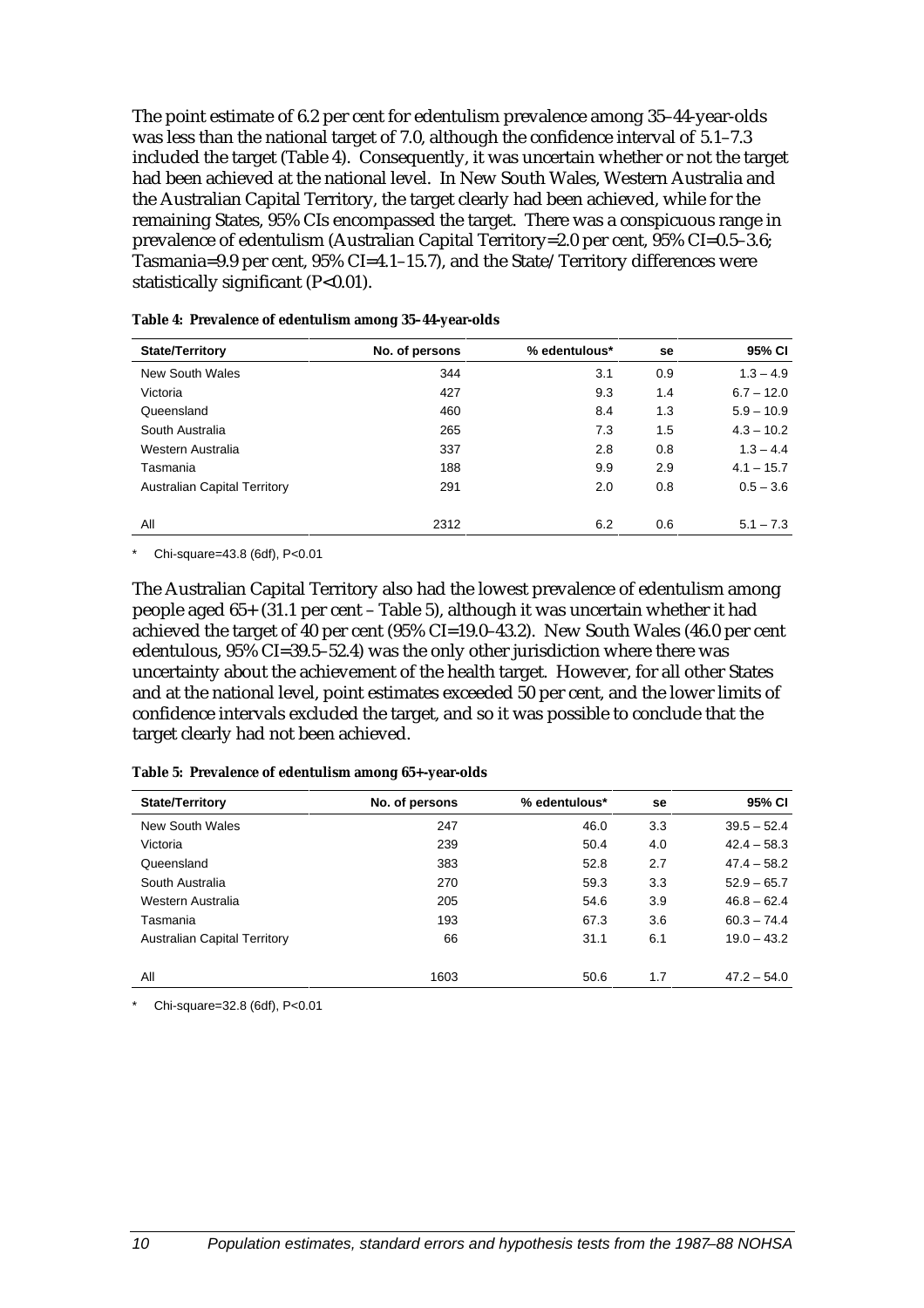The remaining tables examine oral disease indices in metropolitan and non-metropolitan areas, combining data from all States and the Australian Capital Territory. Consequently, the results provide a basis for quantifying baseline statistics that relate to some of the proposed health targets for the Year 2000. The prevalence of edentulism for four age groups was significantly greater in non-metropolitan areas compared with metropolitan areas (Table  $6$ , P<0.01, after controlling for age). For the three age groups greater than 44 years old, the prevalence rate was at least 9 per cent higher in non-metropolitan areas compared with metropolitan areas.

|                              |                   | <b>Metropolitan</b> |               |                   | Non-metropolitan |               |
|------------------------------|-------------------|---------------------|---------------|-------------------|------------------|---------------|
| Age                          | No. of<br>persons | % edentulous        | 95% CI        | No. of<br>persons | % edentulous     | 95% CI        |
| 35-44 years                  | 1583              | 4.6                 | $3.4 - 5.8$   | 729               | 9.1              | $6.7 - 11.5$  |
| 45-54 years                  | 1047              | 13.6                | $10.9 - 16.3$ | 438               | 22.3             | $17.4 - 27.2$ |
| 55-64 years                  | 854               | 22.3                | $18.6 - 26.0$ | 509               | 37.2             | $31.7 - 42.7$ |
| $65+$ years                  | 977               | 47.0                | $42.3 - 51.7$ | 626               | 56.6             | $51.9 - 61.3$ |
| Logistic regression analysis |                   |                     |               |                   |                  |               |
| <b>Source</b>                |                   | df                  |               |                   | Adj Wald F       | P             |
| Age group                    |                   | 3                   |               |                   | 208.1            | < 0.01        |

Metropolitan 1 37.6 <0.01

The mean number of missing teeth among dentate people was also significantly greater in non-metropolitan areas compared with metropolitan areas (Table 7, P<0.01 after controlling for age). The magnitude of difference was as much as 2.0 missing teeth (35–44 and 45–54-year-olds).

| Table 7: Mean number of missing teeth among dentate metropolitan and non-metropolitan residents |  |  |  |
|-------------------------------------------------------------------------------------------------|--|--|--|
|-------------------------------------------------------------------------------------------------|--|--|--|

|                 |                   | Metropolitan |               |                   | Non-metropolitan |               |
|-----------------|-------------------|--------------|---------------|-------------------|------------------|---------------|
| Age             | No. of<br>persons | Mean         | 95% CI        | No. of<br>persons | Mean             | 95% CI        |
| $15-19$ years   | 916               | 0.2          | $0.1 - 0.2$   | 390               | 0.4              | $0.1 - 0.6$   |
| $20 - 24$ years | 740               | 0.3          | $0.2 - 0.4$   | 299               | 1.0              | $0.7 - 1.3$   |
| $25 - 29$ years | 721               | 1.5          | $1.2 - 1.8$   | 448               | 2.0              | $1.6 - 2.5$   |
| $30 - 34$ years | 815               | 3.6          | $3.2 - 4.0$   | 412               | 5.1              | $4.5 - 5.8$   |
| 35-44 years     | 1505              | 6.1          | $5.7 - 6.5$   | 652               | 8.1              | $7.5 - 8.8$   |
| $45 - 54$ years | 893               | 9.2          | $8.5 - 9.9$   | 336               | 11.2             | $10.3 - 12.1$ |
| $55 - 64$ years | 642               | 13.1         | $12.1 - 14.0$ | 314               | 14.8             | $13.8 - 15.9$ |
| $65+$ years     | 493               | 16.2         | $15.3 - 17.2$ | 269               | 18.0             | $17.1 - 18.9$ |

#### **Least squares regression analysis**

| <b>Source</b> | di |      | D      |
|---------------|----|------|--------|
| Age group     |    | 6.25 | < 0.01 |
| Metropolitan  |    | 7.99 | < 0.01 |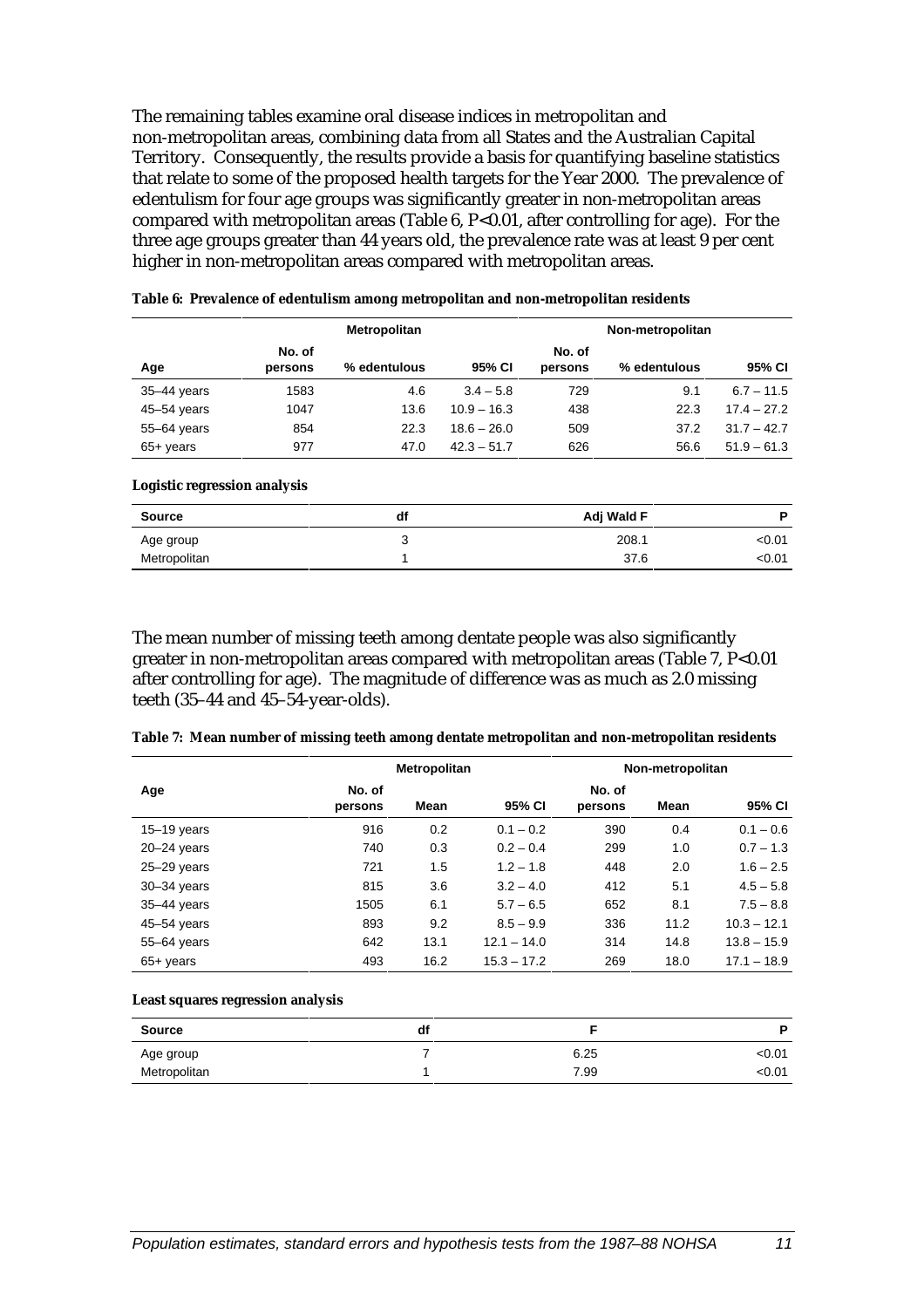Although less consistent, the age-specific prevalence of decayed permanent teeth (that is, percentage of people with D>0) generally was higher in non-metropolitan areas (Table 8). The largest difference was observed for 30–34-year-olds, where the prevalence in metropolitan areas was 48.4 per cent (95% CI=42.9–53.9 per cent) compared with 62.3 per cent (95% CI=56.2–68.4 per cent) in non-metropolitan areas. The exceptions were the youngest and oldest groups, where prevalence rates were very similar in metropolitan and non-metropolitan areas. Nonetheless, the overall effect was a significant difference between metropolitan and non-metropolitan areas (P<0.01) after controlling for age.

|                 | Metropolitan      |                 |               | Non-metropolitan  |            |               |
|-----------------|-------------------|-----------------|---------------|-------------------|------------|---------------|
| Age             | No. of<br>persons | $%$ with D $>0$ | 95% CI        | No. of<br>persons | % with D>0 | 95% CI        |
| 15-19 years     | 916               | 40.3            | $35.2 - 45.4$ | 390               | 40.5       | $34.6 - 46.4$ |
| $20 - 24$ years | 740               | 48.6            | $43.3 - 53.9$ | 299               | 58.8       | $52.1 - 65.5$ |
| $25 - 29$ years | 721               | 55.6            | $50.3 - 60.9$ | 448               | 61.3       | $56.0 - 66.6$ |
| $30 - 34$ years | 815               | 48.4            | $42.9 - 53.9$ | 412               | 62.3       | $56.2 - 68.4$ |
| 35-44 years     | 1505              | 49.2            | $45.3 - 53.1$ | 652               | 55.0       | $50.3 - 59.7$ |
| $45 - 54$ years | 893               | 49.8            | $45.5 - 54.1$ | 336               | 52.0       | $45.3 - 58.7$ |
| 55-64 years     | 642               | 50.4            | $44.5 - 56.3$ | 314               | 54.8       | $48.7 - 60.9$ |
| $65+$ years     | 493               | 53.7            | $47.4 - 60.0$ | 269               | 51.2       | $43.6 - 58.8$ |

**Table 8: Prevalence of untreated decay among dentate metropolitan and non-metropolitan residents**

#### **Logistic regression analysis**

| <b>Source</b> | df | Adj Wald F | D      |
|---------------|----|------------|--------|
| Age group     |    | 6.00       | <0.01  |
| Metropolitan  |    | 7.95       | < 0.01 |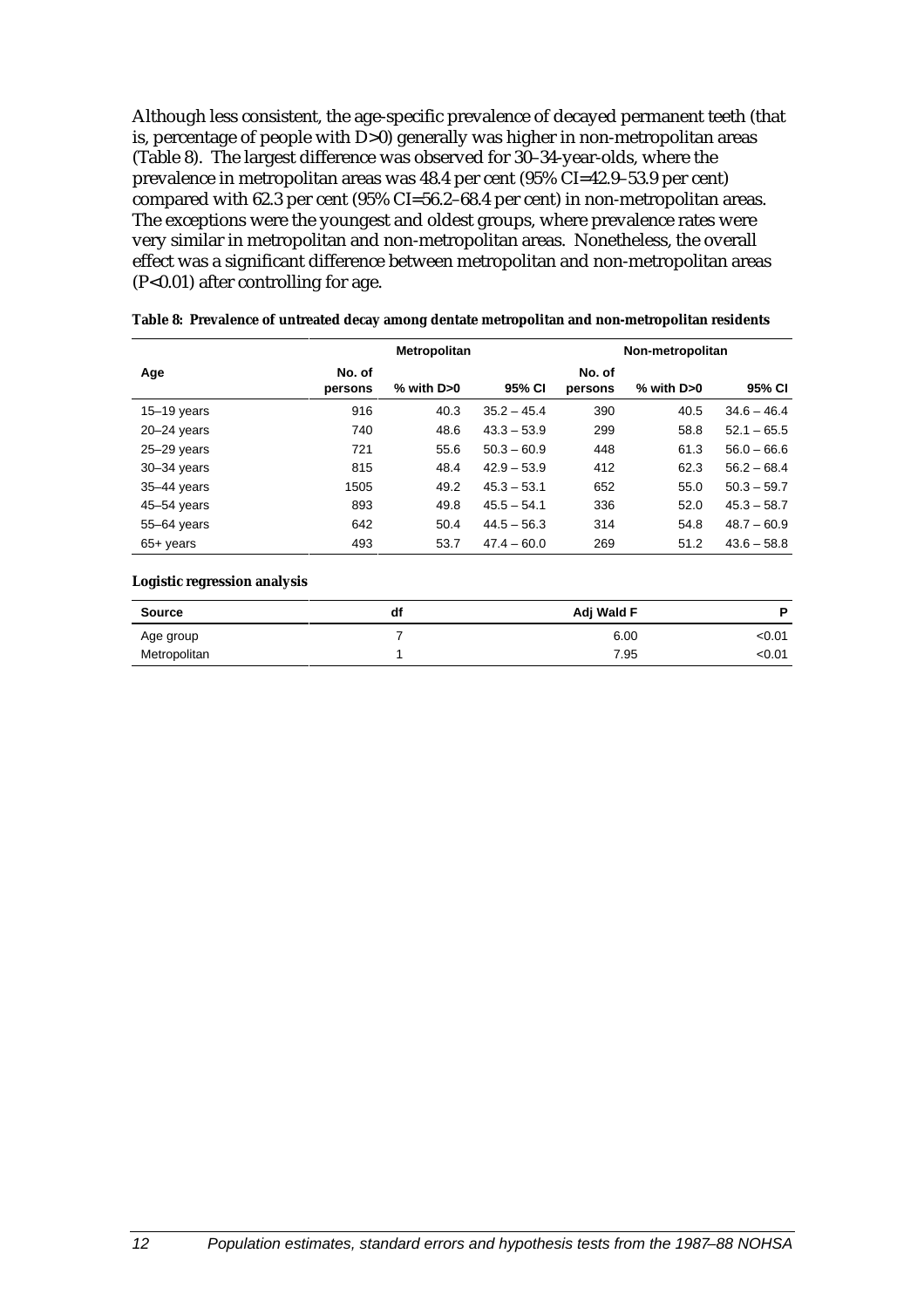## **5 Discussion**

As noted in the introduction, this secondary analysis of the 1987–88 NOHSA resulted in point estimates of oral disease prevalence which were more-or-less identical to the estimates obtained in the original monograph (Barnard, 1993). The exceptions concern prevalence of caries experience in deciduous teeth for 5–6-year-olds (not previously reported) and the prevalence of edentulism for people aged 65+ years (in which the rate here was slightly higher because 10 people who had 32 missing teeth were recoded as edentulous for this analysis). The substantive new information from this analysis concerns the standard errors and confidence intervals associated with those point estimates. Confidence intervals permit inferences to be drawn about differences between the observed rates of oral disease and their corresponding health targets. At a national level, the results confirm three of the conclusions reached in the original monograph: namely, the caries target for 5–6-year-olds and for 12-year-olds and the edentulism target for 65+-year-olds clearly had not been achieved. However, this analysis indicates that the results for 35–44-year-olds were inconclusive: namely, it is uncertain whether or not the edentulism target was achieved.

These findings add to the previous conclusions in two important ways. First, this analysis has been able to establish confidence intervals for prevalence estimates. Hence, it is now possible to conclude that, for three age groups, the 1987–88 prevalence differed significantly from the Year 2000 target. In this context, a significant difference means that there is a probability of less than 5 per cent that the true population prevalence had achieved the Year 2000 target. This 5 per cent probability level is the level conventionally used for statistical inferences. It indicates that, even after allowing for the imprecision that is inherent in surveys that examine only a sample of the population, it is virtually certain that oral disease rates had not achieved the Year 2000 targets for 5–6-year-olds, 12-year-olds and 65+-year-olds.

The second benefit of this analysis is the reporting of State/Territory-specific estimates and their associated confidence intervals. However, in the case of the two targets for children, State/Territory estimates yielded many inconclusive results, despite the clear evidence that the national target had not been achieved. For example, it was uncertain whether or not New South Wales, Western Australia and the Australian Capital Territory had achieved targets both for 5–6- and 12-year-olds: this conclusion is based on the finding that 95% CIs encompassed the respective oral health targets. However, this can be attributed primarily to the relatively large standard errors (and correspondingly large confidence intervals) associated with State/Territory-specific estimates. For example, State/Territory specific standard errors in Tables 1 and 3 were about twice the magnitude of the national standard errors. Consequently, in the case of mean DMFT for 12-year-olds (Table 3), the New South Wales estimate of 1.43 DMFT had a wide confidence interval of 0.84–2.03, thereby encompassing the target of 1.0. The wide confidence interval indicated relatively high statistical imprecision in the point estimate for DMFT in New South Wales. If the 95% CI for New South Wales was as narrow as the range of 0.58 that was obtained for the national estimate (95% CI=1.50–2.08), the lower limit for New South Wales would have excluded 1.0, and it would be concluded that the Year 2000 target had not been achieved.

It must be emphasized that confidence intervals for national estimates necessarily are narrower than confidence intervals for individual States/Territories, simply because the national estimate is based on a larger number of persons. Indeed, the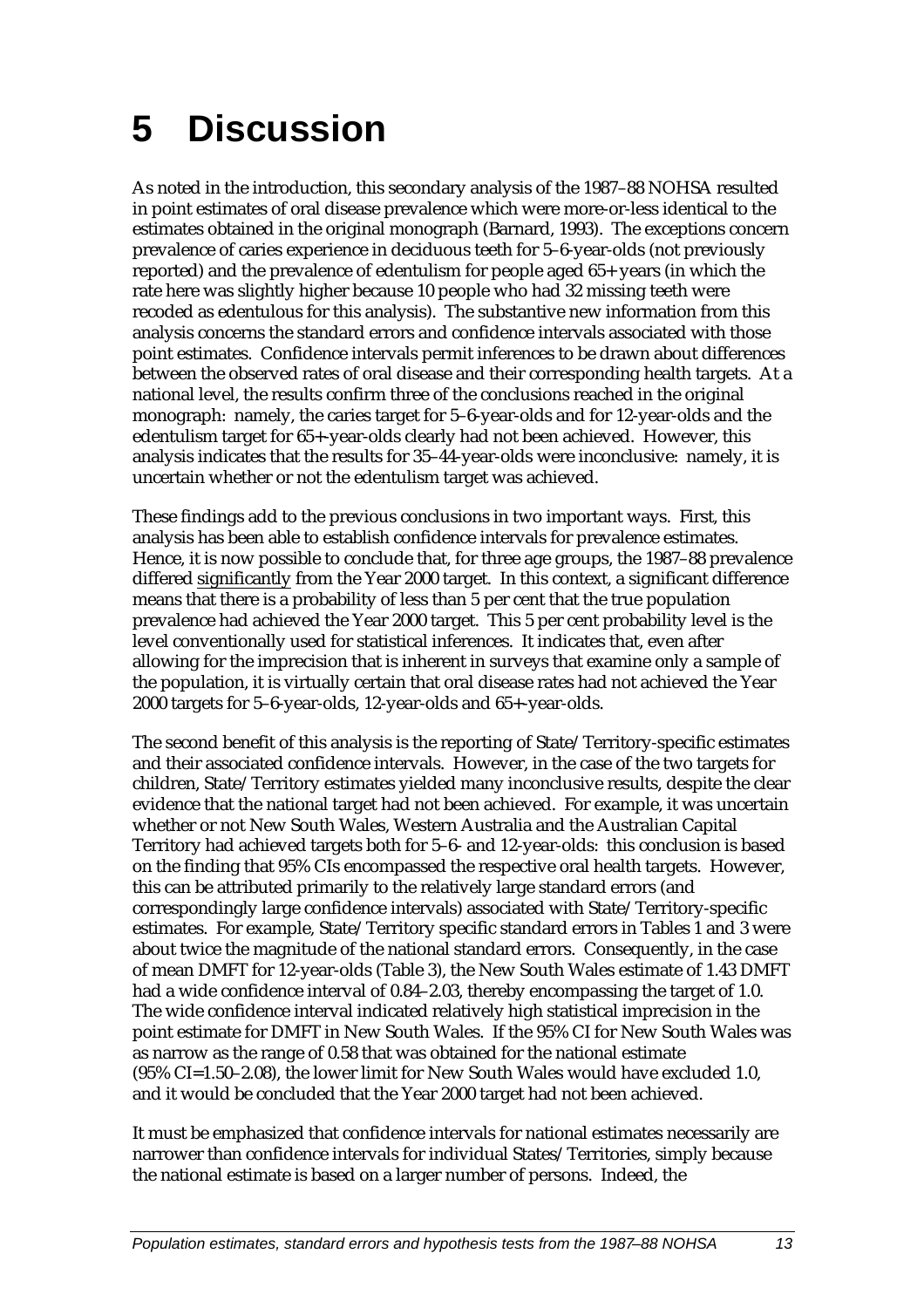mathematical relationship specifies that confidence intervals are inversely proportional to the square root of the sample size. (In principle, a quadrupling of sample size results in a halving of the width of a confidence interval if standard deviations and sampling design effects are held constant.) So, while State/Territory estimates necessarily have higher imprecision than national estimates, the current findings reveal the problem of very high levels of imprecision, particularly for the two children's targets. This in turn can be related to the modest numbers of children upon whom the estimates are based, ranging from 21 twelve-year-olds in Tasmania to 146 five- to six-year-olds in Victoria.

The interpretation about health targets for adults appeared to be less problematic. For 35–44-year-olds, it was uncertain whether or not the target for edentulism had been achieved in four of the States (Victoria, Queensland, South Australia and Tasmania) and at the national level. This is not surprising, since the point estimates for those States (ranging from 7.3 to 9.9 per cent – Table 4) did not differ markedly from the target of 7.0 per cent. In contrast, New South Wales, Western Australia and the Australian Capital Territory had conspicuously lower prevalence rates (2.0 to 3.0 per cent), and there it was possible to conclude that the target had been achieved. The results for older adults were conclusive nationally and for the majority of States (Table 5). However for the Australian Capital Territory, where the point estimate was conspicuously low, the 95% CI included the target, therefore resulting in an inconclusive interpretation. This phenomenon in the Australian Capital Territory was due primarily to the very large standard error (6.1 per cent). Nonetheless, for most State/Territory estimates, the phenomenon of relatively wide State/Territory standard errors in Tables 4 and 5 did not appear to lead to the anomalous conclusions that were created by that same phenomenon in Tables 1 and 3.

In addition to quantifying the precision of previously-reported levels of oral disease, the current analysis has revealed a fairly consistent trend of poorer oral health in non-metropolitan areas which had significantly higher rates of edentulism (Table 6), missing teeth (Table 7) and untreated decay (Table 8) compared with metropolitan areas. The non-metropolitan areas in this analysis include any areas outside the capital city of each State, and consequently they are not synonymous with the "rural communities" specified in the proposed health targets. Nonetheless, these findings provide a useful baseline by demonstrating a general differential in oral health status between capital cities and remaining parts of Australia.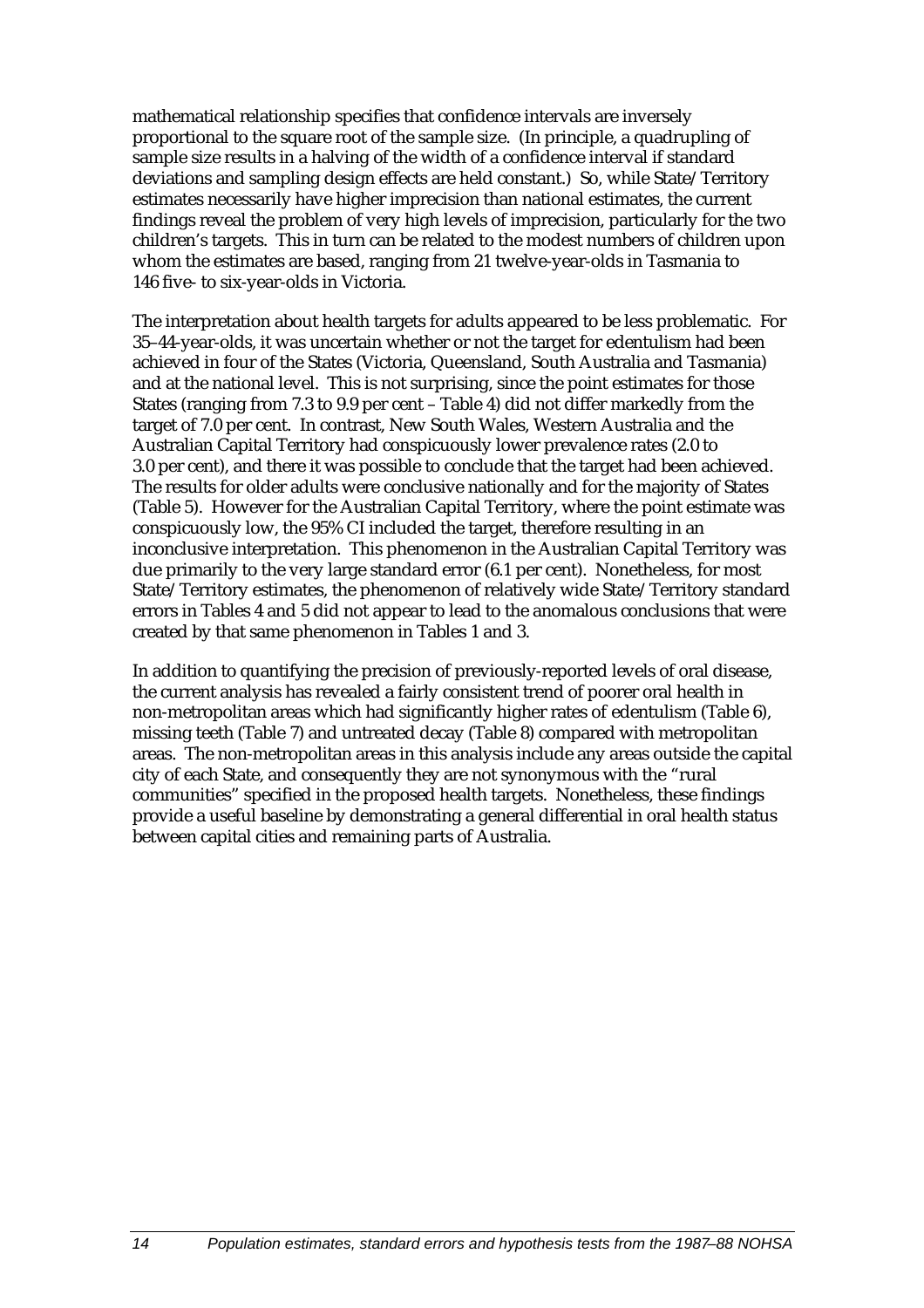## **6 References**

Australian Bureau of Statistics. *Census of population and housing, 30 June 1986:* Collection District Master File. Information paper. Catalogue No. 2179.0. Canberra; Australian Bureau of Statistics, 1986.

Barnard PD. *National Oral Health Survey of Australia.* Canberra; Department of Health, Housing, Local Government and Community Services, 1993.

Barnard PD, Sivaneswaran S. *Changes in utilisation of dental services in Australia to 1987– 88.* 1991:70(4) (Divisional abstracts):653. Abstract #28.

Cochran WG. *Sampling techniques.* New York; Wiley, 1977.

Health Targets and Implementation Committee. *Health for All Australians.* Report to the Australian Health Ministers' Advisory Council and the Australian Health Ministers' Conference. AGPS, Canberra, 1988.

National Health and Medical Research Council. *Oral health care for older adults.* Canberra: National Health and Medical Research Council. 1994.

National Health Strategy. *Improving dental health in Australia.* Background paper No. 9. Melbourne: National Health Strategy, 1992.

Nutbeam D, Wise M, Bauman A, *et al. Goals and targets for Australia's health in the Year 2000 and beyond.* Sydney: Department of Public Health, University of Sydney, 1993.

Shah BV. *Software for survey data analysis (SUDAAN)*, Version 5.30 [software documentation]. Research Triangle Park, NC; Research Triangle Institute, 1989.

Shah BV, Barnwell B, Bieler GS. *SUDAAN User's Manual*, Version 6.40. Research Triangle Park, NC; Research Triangle Institute, 1995.

Sivaneswaran S, Allister JH, Barnard PD. Dental insurance and utilisation of dental services by Australians 35–44 years 1987–88. 1994; *J Dent* 73(4) (Divisional abstracts):741. Abstract #36.

Sivaneswaran S, Allister JH, Barnard PD. Utilisation pattern and oral health of insured and non-insured elderly. *J Dent Res* 1995; 74(IADR Abstracts): 520. Abstract #958.

Woodruff R. A simple method for approximating the variance of a complicated estimate. *J Amer Statist Assoc* 1971; 66:411–4.

World Health Organization. Oral health surveys. *Basic methods*. 3rd ed. Geneva; World Health Organization, 1987.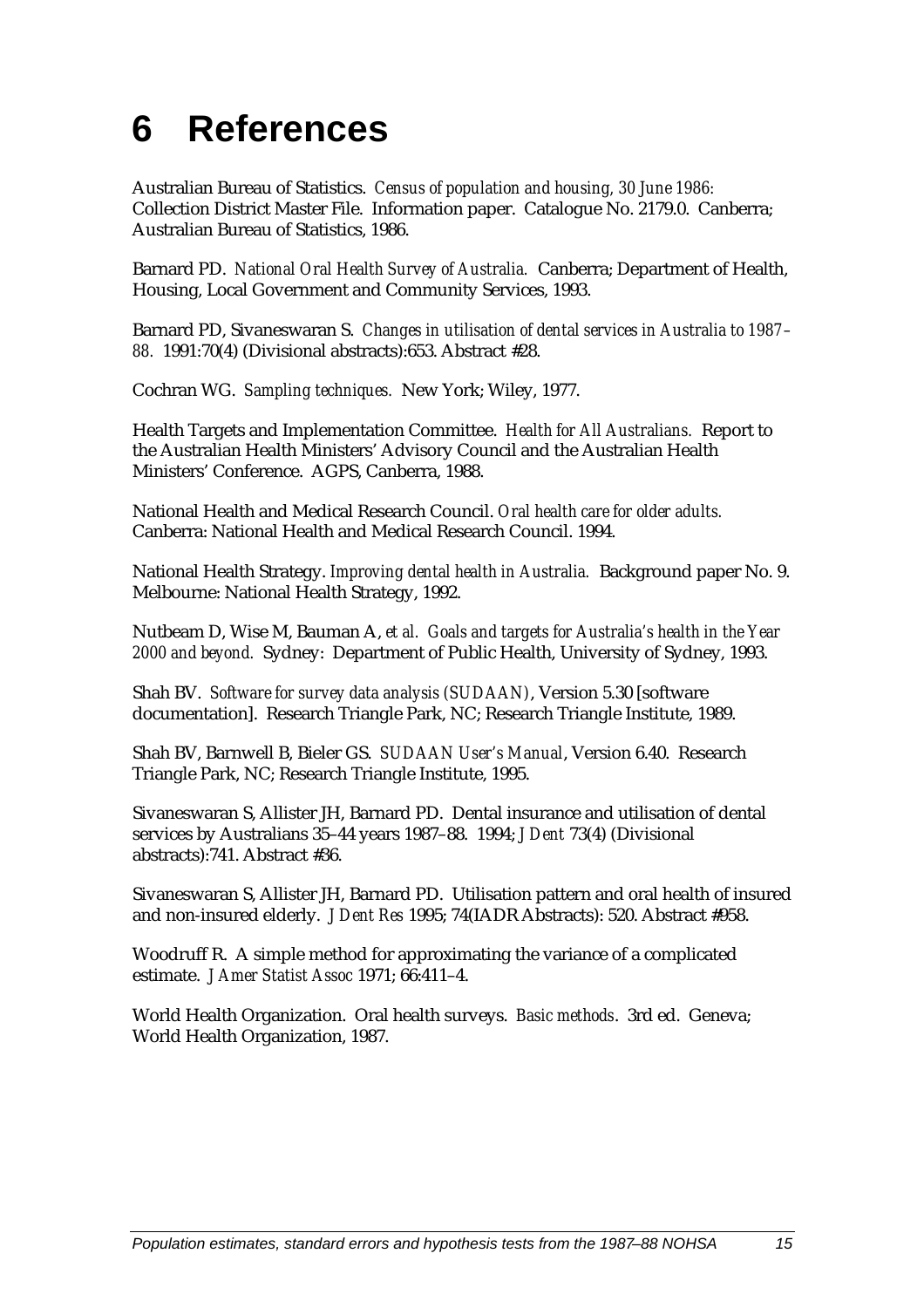# **Appendix A**

| <b>Table A.1:</b> | Number of census collectors districts (CDs) and sampling fractions for 13 strata |  |  |
|-------------------|----------------------------------------------------------------------------------|--|--|
|                   |                                                                                  |  |  |

| <b>State/Territory</b>              | Area        | No. of CDs<br>in population | No. of CDs<br>sampled | % of CDs<br>sampled |
|-------------------------------------|-------------|-----------------------------|-----------------------|---------------------|
| New South Wales                     | Metro       | 6124                        | 68                    | 1.1                 |
| New South Wales                     | Extra-metro | 1819                        | 56                    | 3.1                 |
| Victoria                            | Metro       | 4608                        | 83                    | 1.8                 |
| Victoria                            | Extra-metro | 1264                        | 52                    | 4.1                 |
| Queensland                          | Metro       | 2223                        | 76                    | 3.4                 |
| Queensland                          | Extra-metro | 1429                        | 88                    | 6.2                 |
| South Australia                     | Metro       | 1595                        | 77                    | 4.8                 |
| South Australia                     | Extra-metro | 411                         | 50                    | 12.2                |
| Western Australia                   | Metro       | 1546                        | 113                   | 7.3                 |
| Western Australia                   | Extra-metro | 493                         | 14                    | 2.8                 |
| Tasmania                            | Metro       | 231                         | 59                    | 25.5                |
| Tasmania                            | Extra-metro | 169                         | 34                    | 20.1                |
| <b>Australian Capital Territory</b> | Metro       | 375                         | 107                   | 28.5                |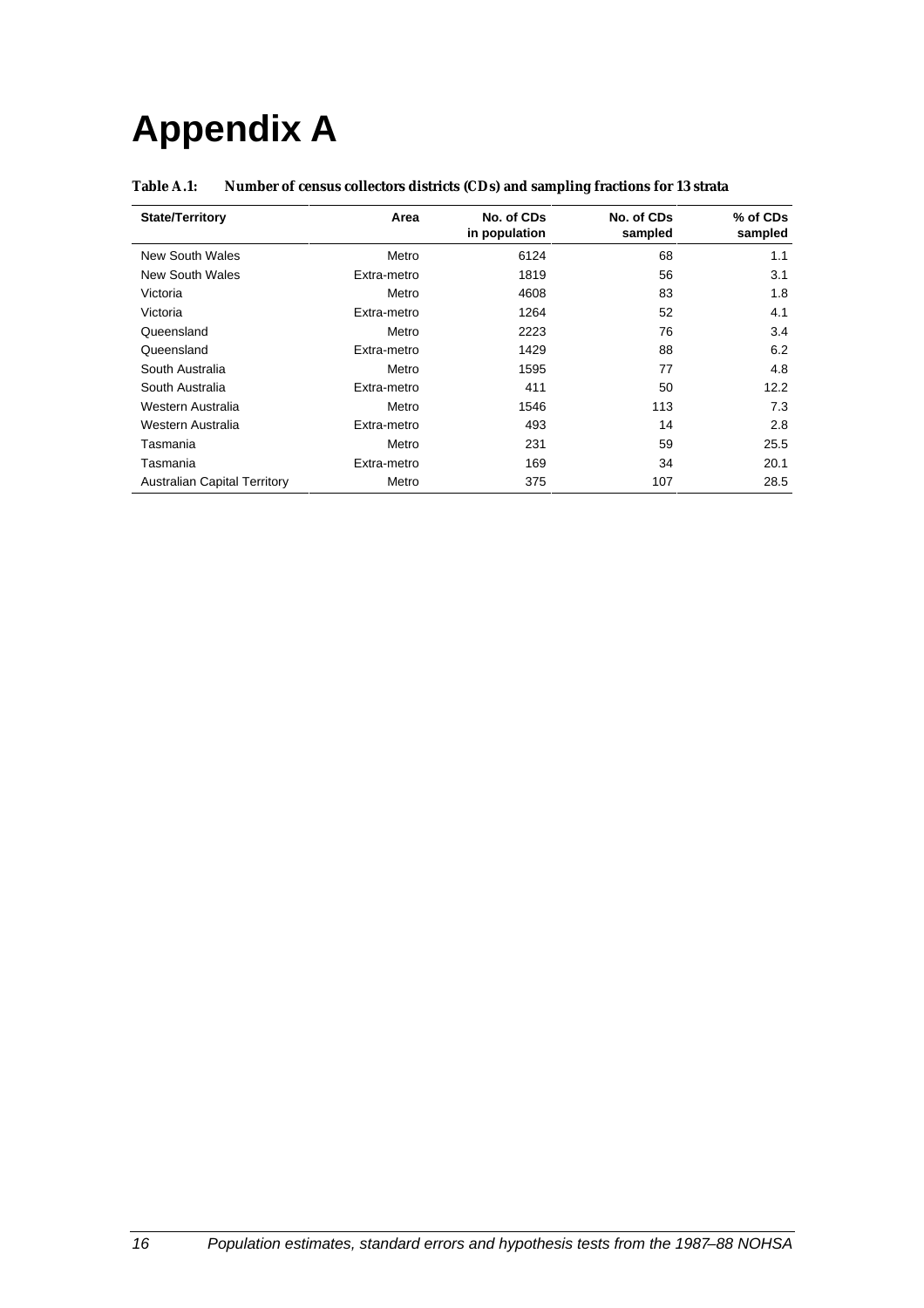# **Appendix B**

## **Syntax for SUDAAN statements**

The following statements produced the data for Table 1. SUDAAN keywords appear in normal typeface and user supplied variables are in italics. While some other tables used different procedures (proc descript, proc regress, proc logistic), all of the procedures had identical specifications for the design, nest, totcnt and weight statements.

```
proc crosstab data="nohsa87" filetype=sas design=wor;
nest state metro cd/psulev=3;
totcnt _zero_ cdn _minus1_;
weight wt;
subpopn (age = 5 or age = 6)/name="Aged 5-6 yrs";
subgroup state dmftdcat;
levels 7 2;
tables state*dmftdcat;
setenv colwidth=6
decwidth=3 colspce=2 linesize=78;
print nsum rowper serow deffrow chisq chisqdf
     chisqp/style=nchs wsumfmt=f9.0 nsumfmt=f9.0;
```
The variables in the nohsa87 SAS dataset that relate to this procedure are:

- *state* is a variable with seven values (1=New South Wales, 2=Victoria, 3=Queensland, 4=South Australia, 5=Western Australia, 6=Tasmania, 7=Australian Capital Territory)
- *metro* is a variable with two values (1=Metropolitan, 2=Extra-metropolitan)
- *cd*=census collectors' district code
- *cdn*=number of census collectors' districts for 13 strata (defined by State and metro) obtained from 1986 Census (ABS, 1986)
- $wt = ERP_{ijkl}/PSU_{ijkl}$  where:  $ERP_{ijkl} = Estimated$  resident population (from 1986 census) for strata defined by i=7 States/Territories (New South Wales, Victoria, Queensland, South Australia, Western Australia, Tasmania and the Australian Capital Territory), j=2 localities (metropolitan and extra-metropolitan), k=15 age groups (5–9, 10–14, 15–19, 20–24, 25–29, 30–34, 35–39, 40–44, 45–49, 50–54, 55–59, 60–64, 65–69, 70–74, and 75+ years) and l=two sexes.  $PSU_{\text{rel}}=$ Number of persons sampled for those same strata.
- *dmftdcat* is a dichotomous variable coded 1 if dmft= 0 and 2 otherwise